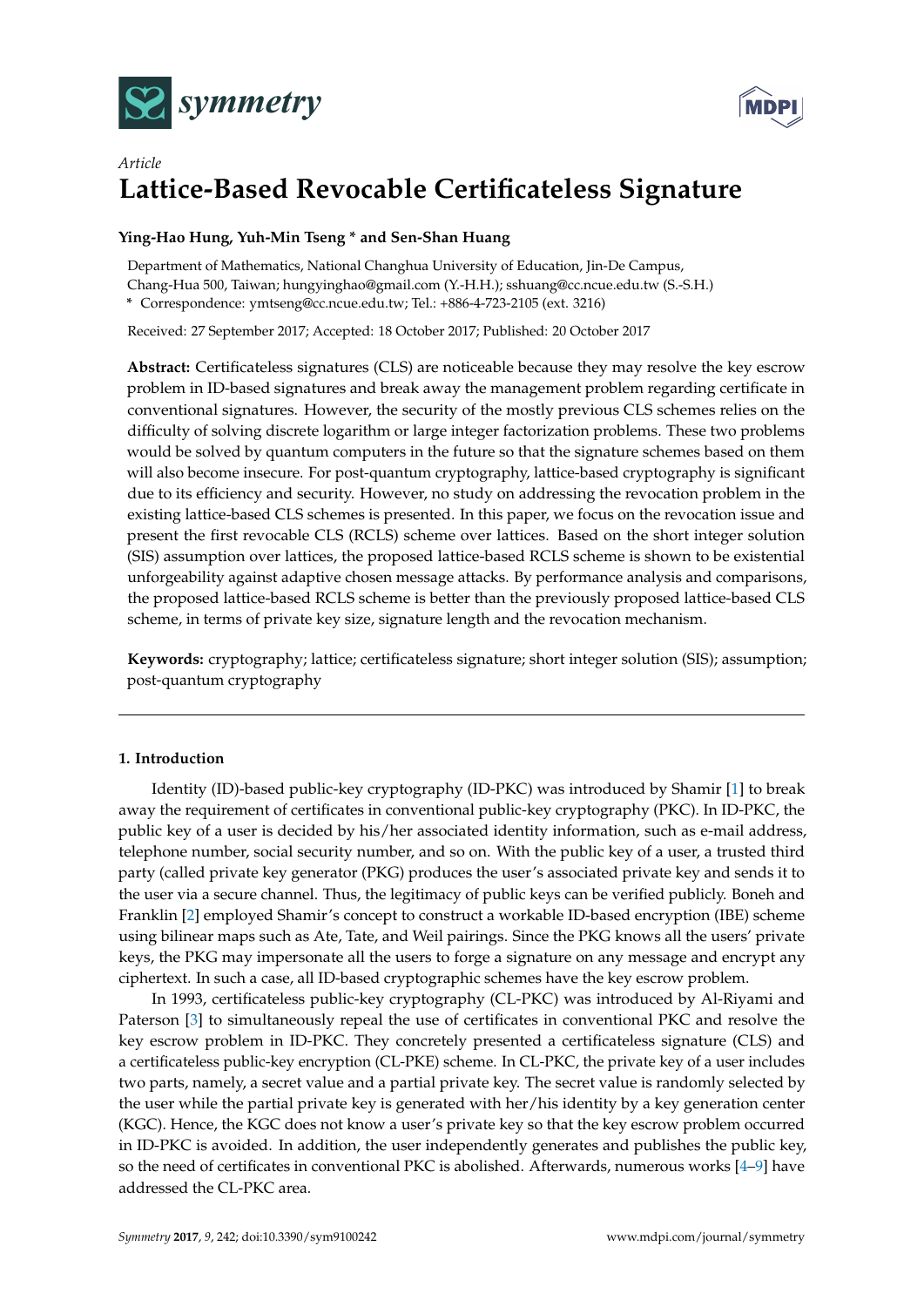That are several cases that request a user's public key to be invalidated before its preplanned expiration time. Thus, a public-key setting should offer a revocation method to cancel compromised or illegal users from the system. Tseng and Tsai [\[10\]](#page-15-5) presented the revocation method using public channel. In addition, two primitives (encryption and signature) in revocable certificateless public-key cryptography (RCL-PKC) were also proposed, such as revocable certificateless public-key encryption (RCL-PKE) schemes [\[11,](#page-15-6)[12\]](#page-15-7) and revocable certificateless signature (RCLS) scheme [\[13,](#page-15-8)[14\]](#page-15-9). Furthermore, Hung et al. [\[15\]](#page-15-10) presented a short RCLS scheme.

Indeed, the security of these conventional PKC, ID-PKC, CL-PKC and RCL-PKC mentioned above rely on the difficulty of solving the discrete logarithm or integer factorization problems. However, when quantum computers come into reality, both hard problems would become easy to compute [\[16\]](#page-15-11) so that those cryptographic schemes based on them would become insecure. Whereas, several new mathematical methods for cryptography have been constructed to resist quantum attacks. For post-quantum cryptography, lattice-based cryptography is significant [\[17\]](#page-15-12) because no efficient quantum algorithm can solve the related problems that include the short integer solution (SIS) and short independent vector problem (SIVP) problems over lattices. Moreover, lattice-based cryptography is more efficient than other post-quantum cryptographies.

#### *1.1. Related Work*

For lattice-based cryptography, Goldreicha et al. [\[18\]](#page-15-13) proposed lattice-based signature and public-key encryption schemes under the conventional PKC settings. Unfortunately, its signature scheme was completely broken in [\[19\]](#page-15-14). Afterward, several famous signature schemes were presented, including Gentry et al.'s scheme [\[20\]](#page-15-15) and Lyubashevsky's schemes [\[21,](#page-16-0)[22\]](#page-16-1). The former is provably secure. In their scheme, Gentry et al. employed the Gaussian sampling and the hash-and-sign techniques, respectively, to produce users' private keys and signatures. However, the private key is lengthy while the hash-and-sign technique is inefficient. Lyubashevsky [\[21\]](#page-16-0) employed the Fiat-Shamir transformation technique to propose an efficient lattice-based signature scheme while its security is based on the short integer solution problem (SIS) over lattices. The Fiat-Shamir transformation turns out to be more efficient than the hash-and-sign technique when generating a signature. Moreover, to improve the efficiency further, Lyubashevsky [\[22\]](#page-16-1) proposed another lattice-based signature scheme, which employed the rejection sampling technique to produce the signature. Lyubashevsky's second scheme is simple and needs just a few matrix-vector multiplications and rejection samplings.

To combine the advantages of ID-PKC and lattice-based cryptography, Ruckert [\[23\]](#page-16-2) presented two ID-based signature (IBS) schemes over lattice assumptions. One was shown to be secure in the standard model and the other is secure in the random oracle model. The framework of Ruckert's scheme followed Gentry et al.'s scheme [\[20\]](#page-15-15). Therefore, the private key and the signature remain lengthy. Then, several lattice-based IBS schemes [\[24–](#page-16-3)[26\]](#page-16-4) were presented to enhance the security and efficiency. Recently, Xiang [\[27\]](#page-16-5) adopted the binary tree structure used in [\[28\]](#page-16-6) to construct a revocable IBS (RIBS) scheme over lattices. To improve the efficiency, Hung et al. [\[29\]](#page-16-7) furthermore presented a new lattice-based RIBS. Their scheme adopted the NTRU lattice in [\[26\]](#page-16-4) to produce the private key of a user. Therefore, the private key size and signature size are shorter than those of Xiang's scheme.

In the past, the study of the lattice-based certificateless signature (CLS) schemes received little attention. Tian and Huang [\[30\]](#page-16-8) proposed the first lattice-based CLS scheme. Since they adopted the GPV lattice in [\[20\]](#page-15-15) to generate the private key of a user, it is of the form  $(\mathbf{S}_1, \mathbf{S}_2)$ , where  $\mathbf{S}_1$  is an  $m_1 \times k$ matrix and  $\mathbf{S}_2$  is an  $m_2 \times k$  matrix, with  $m_1, m_2 > 5k \log q$  and q being a prime. However, the private key above turns out to be lengthy, so is the associated signature. Therefore, their scheme is inefficient and impractical. Moreover, no study on addressing the revocation problem in the existing lattice-based CLS schemes is presented.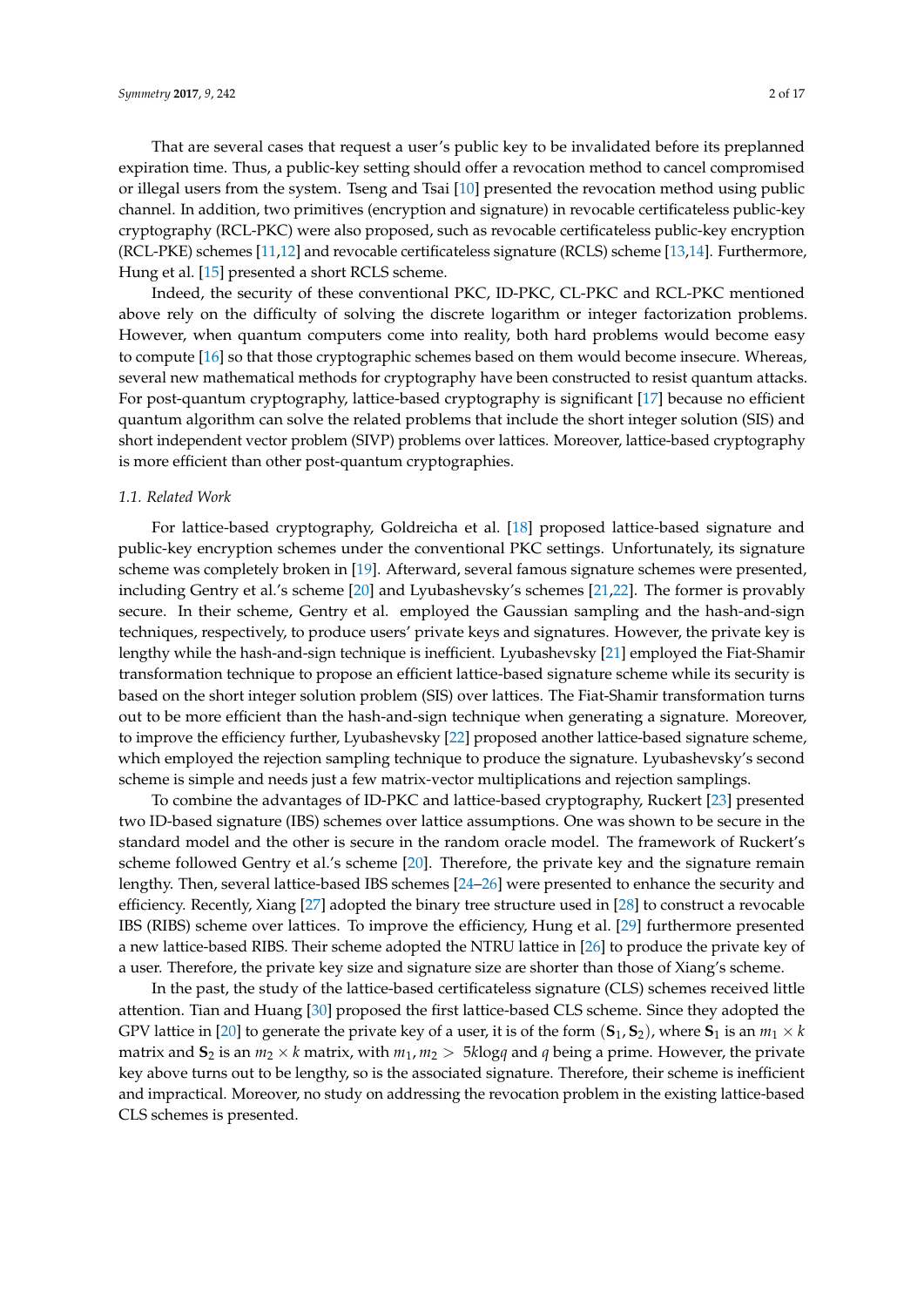In this paper, we focus on the revocation issue and present the first revocable CLS (RCLS) scheme over lattices while improving the performance of Tian and Huang's CLS scheme [\[30\]](#page-16-8) mentioned above. Our RCLS scheme provides a revocation method using public channel to cancel compromised or illegal users. The revocation method follows the revocation concept of our previous literature [\[10\]](#page-15-5). In our RCLS scheme, a user's private key consists of three parts that include a secret value, a time update key and a partial private key. The secret value is randomly selected by the user while the partial private key is generated with her/his identity by a key generation center (KGC). The point is that the time update key is changed along with time period and the KGC periodically sends new time update keys to non-revoked users via a public channel. If the KGC would like to cancel compromised or illegal users, the KGC just stops generating the new time update keys of these users. In our RCLS scheme, the partial private key is generated by using the key extract algorithm of Ducas et al.'s ID-based encryption over lattices [\[26\]](#page-16-4). In the key extract phase, Ducas et al. adopted a particular sampling algorithm to improve Gentry et al.'s key extract algorithm [\[20\]](#page-15-15) by producing short trapdoor (private key). Meanwhile, in our signing phase, we adopt the rejection sampling technique in [\[22\]](#page-16-1) to produce a signature. Therefore, our lattice-based RCLS has shorter private key size and signature length than others. Relied on the difficulty of solving the short integer solution (SIS) problem [\[31\]](#page-16-9), we show that the proposed lattice-based RCLS scheme offers existential unforgeability against adaptive chosen-message attacks for three adversaries that include Type I adversary (outsider), Type II adversary (honest-but-curious KGC) and Type III adversary (revoked user). When compared with the previously proposed lattice-based CLS scheme, the proposed lattice-based RCLS scheme possesses better security and similar efficiency.

The rest of the paper is arranged as follows. In Section [2,](#page-2-0) preliminaries are presented. The framework and security model of RCLS schemes are given in Section [3.](#page-6-0) The proposed lattice-based RCLS scheme is presented in Section [4.](#page-7-0) In Section [5,](#page-9-0) the security analysis of our scheme is demonstrated. Comparisons are presented in Section [6.](#page-13-0) Conclusions are drawn in Section [7.](#page-14-0)

#### <span id="page-2-0"></span>**2. Preliminaries**

#### *2.1. Notations*

Throughout this paper, we denote several parameters as follows:

- *N*: a power-of-two integer.
- $\mathbb R$ : the set of real numbers.
- Z: the set of integers.
- *Z*<sup> $q$ </sup> for a *q* > 0: the interval be the set of integers with  $[-q/2, q/2)$ .
- $R_q = Z_q[X]/(X^N + 1)$ : a ring of polynomials modulo  $X^N + 1$  with coefficients in  $Z_q$ .

For a vector **x** and a matrix **X**,  $\|\mathbf{x}\| = \sqrt{\sum \mathbf{x}_i^2}$  and  $\|\mathbf{X}\|_\infty = \max[\|\mathbf{X}_i\|]$ , respectively, denote the Euclidean norm of **x** and the longest norm of all columns of **X**. Let  $f = \sum^{N-1}$  $\sum_{i=0}^{N-1} f_i x^i$  and  $g = \sum_{i=0}^{N-1}$  $\sum_{i=0}$  *g*<sub>*i*</sub>*x*<sup>*i*</sup> be two polynomials in *Rq*.

For a set *S*, the notation  $y \leftarrow S$  denotes that  $y$  is uniformly selected at random from *S*. For a distribution *D*, *z*←*D* means that *z* is selected according to the distribution *D*.

#### *2.2. Anticirculant Matrices*

Anticirculant matrices have a special structure and useful properties. An *N*-dimensional anticirculant matrix  $\mathbf{C}_N(f)$  is defined as follows.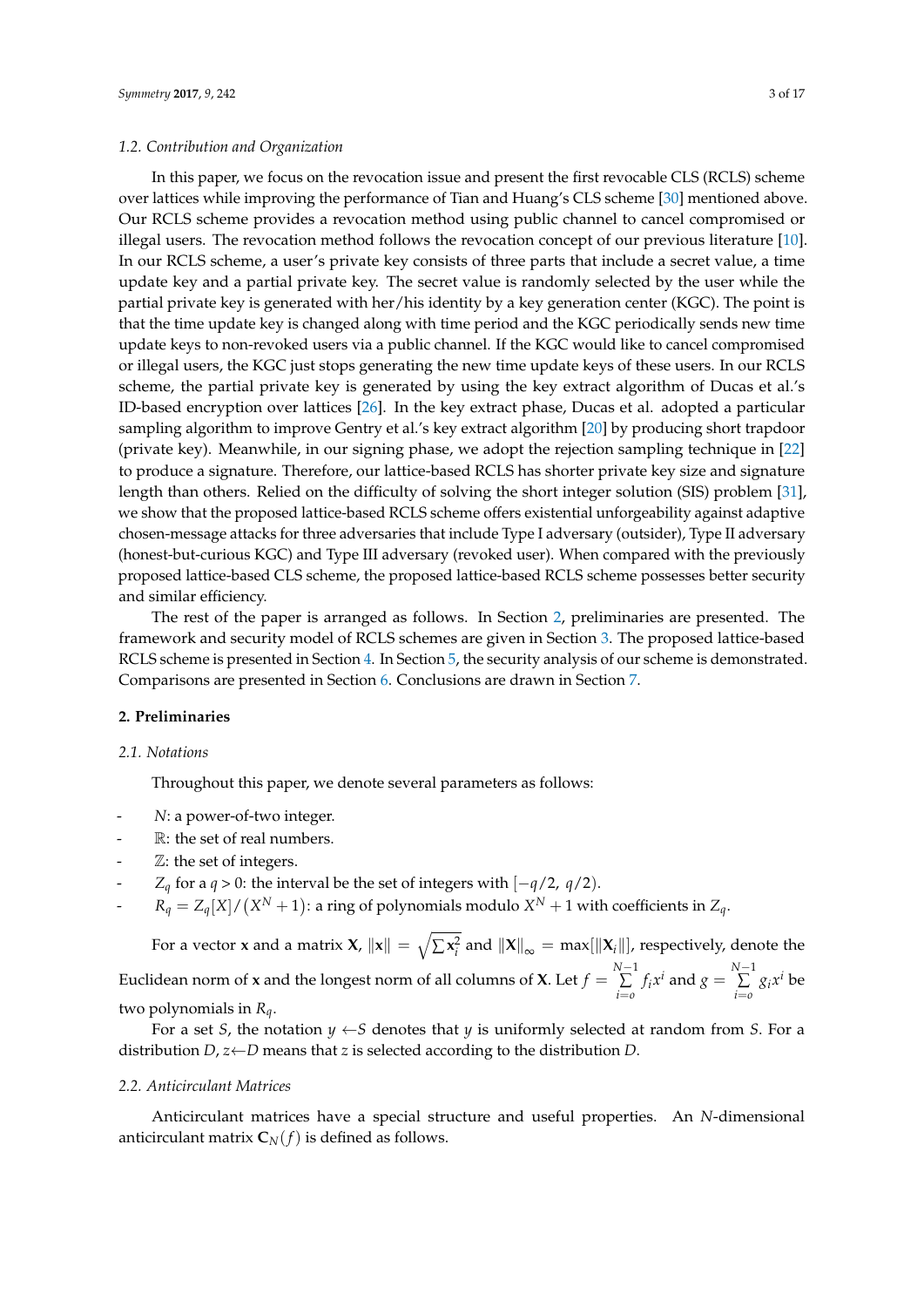**Definition 1.**  $C_N(f)$  *is a Toeplitz matrix represented by* 

$$
\mathbf{C}_{N}(f) = \left[ \begin{array}{c} (f) \\ (x \cdot f) \\ \vdots \\ (x^{N-1} \cdot f) \end{array} \right] = \left[ \begin{array}{cccc} f_{0} & f_{1} & \cdots & f_{N-2} & f_{N-1} \\ -f_{N-1} & f_{0} & \cdots & f_{N-3} & f_{N-2} \\ \cdots & \cdots & \cdots & \cdots & \cdots \\ -f_{1} & -f_{2} & \cdots & -f_{N-1} & f_{0} \end{array} \right],
$$

where  $f = \sum_{n=1}^{N-1}$  $\sum_{i=0}$   $f_i x_i \in R_q$ .

For convenience,  $C_N(f)$  is abbreviated as  $C(f)$  in the sequel. Anticirculant matrices have the following nice property.

**Lemma 1.** If 
$$
f, g \in R_q
$$
, we have  $C(f) * C(g) = C(f * g)$  and  $C(f) + C(g) = C(f + g)$  [26].

#### <span id="page-3-0"></span>*2.3. Lattice and NTRU Lattice*

Here, we briefly define a lattice and an NTRU lattice. A lattice is a full-rank discrete subgroup of R<sup>n</sup>. And an NTRU lattice comes from a particular class of convolution modular lattices. The detailed definitions are given below.

**Definition 2.** Let n vectors  $\mathbf{v}_1, \mathbf{v}_2, \ldots, \mathbf{v}_n$  be linearly independent and  $\mathbf{B} = {\mathbf{v}_1, \ldots, \mathbf{v}_n}$  be the basis of the *n-dimensional lattice* **<sup>Λ</sup>***. The lattice* **<sup>Λ</sup>** *produced by the basis B is presented as*

$$
\mathbf{\Lambda}=L(\mathbf{v}_1,\ldots,\mathbf{v}_n)=\{\sum_{i=1}^n x_i\mathbf{v}_i:\;x_i\in\mathbb{R}^n\}.
$$

**Definition 3.** Let  $h = g * f^{-1}$ , where  $f, g \in R_q$ . The NTRU lattice  $\Lambda_{h, q}$  associated with h and a positive *integer q is a full-rank lattice of* Z <sup>2</sup>*<sup>N</sup> and is represented as*

$$
\mathbf{\Lambda}_{h,\,q}=\Big\{(u,\,v)\in R_q^2\Big|u+v*h=0\Big\}.
$$

Indeed, **Λ***h*, *<sup>q</sup>* is produced by the rows of

$$
\mathbf{A}_{h, q} = \left[ \begin{array}{cc} -\mathbf{C}(h) & \mathbf{I}_N \\ q\mathbf{I}_N & \mathbf{O}_N \end{array} \right],
$$

where  $I_N$  is the  $N \times N$  unit matrix,  $O_N$  and  $C(h)$ , respectively, denote the  $N \times N$  null matrix and an *N*-dimensional anticirculant matrix with *h*. If *h* is uniformly distributed in *Rq*, the basis **Λ***h*, *<sup>q</sup>* is not suitable to solve the usual lattice problems. Hence Hoffstein et al. [\[32\]](#page-16-10) remedied this situation by constructing another appropriate basis for **Λ***h*, *<sup>q</sup>*, namely,

$$
\mathbf{B}_{f,g} = \left[ \begin{array}{cc} \mathbf{C}(g) & -\mathbf{C}(f) \\ \mathbf{C}(G) & -\mathbf{C}(F) \end{array} \right],
$$

where  $F$ ,  $G \in R_q$  such that  $f * G - g * F = q$ .

Indeed, we can efficiently find *F* and *G*. By the following lemma, **B***<sup>f</sup>* , *<sup>g</sup>* is called the *short basis* for  $\mathbf{\Lambda}_{h,q}$  due to the fact  $\|\mathbf{B}_{f,g}\| \leq \|\mathbf{A}_{h,q}\|$ .

**Lemma 2.** Let  $f, g \in R_q$  and  $h = g * f^{-1}$ , and let  $F, G \in R_q$  satisfy the equality  $f * G - g * F = q$  [\[26\]](#page-16-4). *Then,*  $\mathbf{B}_{f, g}$  *generates the same NTRU lattice*  $\mathbf{\Lambda}_{h, q}$  *as*  $\mathbf{A}_{h, q}$  *does and*  $\|\mathbf{B}_{f, g}\| \leq \|\mathbf{A}_{h, q}\|$ .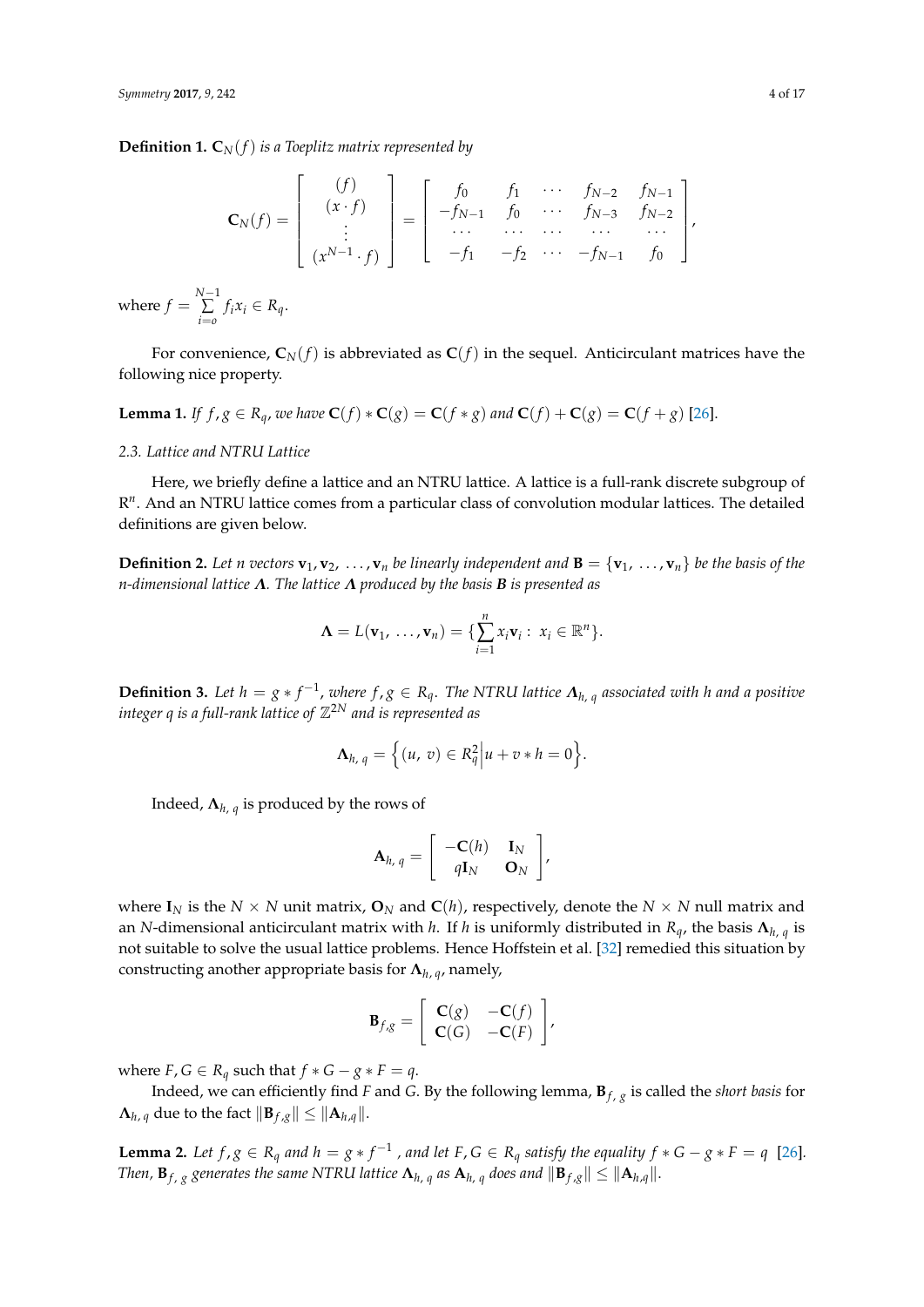**Lemma 3.** *Given a prime q, a power-of-two integer* N and  $\sigma = 1.17\sqrt{q/(2N)}$ , there exists a probabilistic *polynomial-time (PPT) algorithm TrapGen(q, N) that can produce a pair of polynomials f and g and then computes*  $h = g * f^{-1}$ , and outputs a trapdoor matrix  $B_{f, g}$  as a short basis of  $\Lambda_{h, q}$ . Here, h is published *publicly and is statistically close to be uniform in R<sup>q</sup>* [\[26\]](#page-16-4).

#### *2.4. Gaussian Distribution*

Here, we present the definitions of the continuous and discrete Gaussian distributions, which are useful tools in lattice-based cryptography.

**Definition 4.** *The continuous Gaussian distribution over* R*<sup>N</sup> with the center c e* R*<sup>N</sup> and the standard deviation s > 0, is defined as*

$$
\rho_{\mathbf{c},s}^N(\mathbf{x}) = \left(\frac{1}{s\sqrt{2\pi}}\right)^N e^{\frac{-\|\mathbf{x}-\mathbf{c}\|^2}{2s^2}}, \text{ where } \mathbf{x} \in \mathbb{R}^N.
$$

We scale this distribution for any lattice  $\Lambda \in \mathbb{R}^N$  by  $\rho_{\mathbf{c}, s}^N(\Lambda) = \sum_{\mathbf{x} \in \Lambda} \rho_{\mathbf{c}, s}^N(\mathbf{x})$  so as to make the distribution fitting and acquire a probability function.

**Definition 5.** The discrete Gaussian distribution over  $\mathbb{R}^N$  with the center  $c \in \mathbb{R}^N$  and the standard deviation  $\rho$ , *s* defined as  $D^N_{\mathbf{c},s}(\mathbf{x}) = \rho^N_{\mathbf{c},s}(\mathbf{x})/\rho^N_{\mathbf{c},s}(\mathbf{\Lambda})$ , where  $\mathbf{x}\in\mathbb{R}^N$ .

In this paper,  $\rho_s^N$  and  $D_s^N$  are abbreviated from  $\rho_{0,s}^N$  and  $D_{0,s}^N$  respectively for convenience. In the following lemma, Lyubashevsky [\[22\]](#page-16-1) gave two properties of a discrete distribution  $D^N_{\mathbf{c},\sigma}(\mathbf{x})$ in dimension *N* with standard deviation *σ* at center **c**.

**Lemma 4.** Let  $ce \mathbb{Z}^N$ .

(1) If 
$$
\sigma = \omega(||\mathbf{c}||\sqrt{\log N})
$$
, then  $Pr[\mathbf{x} \in D^N_{\sigma}; D^N_{\sigma}(\mathbf{x})/D^N_{\mathbf{c},\sigma}(\mathbf{x})] = O(1)] = 1 - 2^{-\omega(\log N)}$ .

(2) If  $\sigma = \alpha ||\mathbf{c}||$  and  $\alpha > 0$ , then  $Pr[\mathbf{x} \in D_{\sigma}^{N}; D_{\sigma}^{N}(\mathbf{x})/D_{\mathbf{c}, \sigma}^{N}(\mathbf{x}) < e^{12/\alpha + 1/(2\sigma^{2})}] > 1 - 2^{-100}$ .

#### <span id="page-4-0"></span>*2.5. Sampling Technique*

According to [\[31\]](#page-16-9), if one takes a so-called noise vector from a Gaussian distribution and adds this vector to a lattice, then one can obtain a distribution that is statistically close to uniform one. Based on this, Gentry et al. [\[20\]](#page-15-15) presented a sampling algorithm and a trapdoor generation algorithm by using the Gaussian sampling technique over general lattices. To reduce the private key size, Ducas et al. [\[26\]](#page-16-4) improved Gentry et al.'s scheme to propose a particular sampling algorithm over NTRU lattices that can produce short trapdoor by using a short basis **B***<sup>f</sup>* , *<sup>g</sup>* of **Λ***h*, *<sup>q</sup>* which is generated by *TrapGen* in the previous subsection. In our scheme, we will use Ducas et al.'s technique to produce the private key of a user by the short basis **B***<sup>f</sup>* , *<sup>g</sup>* without leaking any information of **B***<sup>f</sup>* , *<sup>g</sup>* . Ducas et al.'s trapdoor generation algorithm has the following properties.

**Lemma 5.** *Given a prime q, an N-dimensional lattice*  $\Lambda$ , *a short basis*  $B_{f, g}$ , *if*  $s \geq \|\widetilde{B}_{f, g}\| \omega(\sqrt{\log N})$  and *0 < <sup>ε</sup> < 1, where* **<sup>B</sup>**<sup>e</sup> *<sup>f</sup>* , *<sup>g</sup> denotes* **B***<sup>f</sup>* , *<sup>g</sup> 's Gram-Schmidt orthogonalization, we have*

$$
\Pr[\|\mathbf{x} - \mathbf{c}\| > s\sqrt{N}] \le \frac{1+\varepsilon}{1-\varepsilon} 2^{-N} \text{ for any } \mathbf{c} \in \mathbb{R}^N \text{ and } \mathbf{x} \leftarrow D_{\mathbf{c},s}^N.
$$

and, there is an algorithm  $\emph{SampleGau}(\textbf{B}_{f,~g},~s,~c)$  which produces a distribution statistically close to  $D^N_{\textbf{c},s}$  [\[26\]](#page-16-4).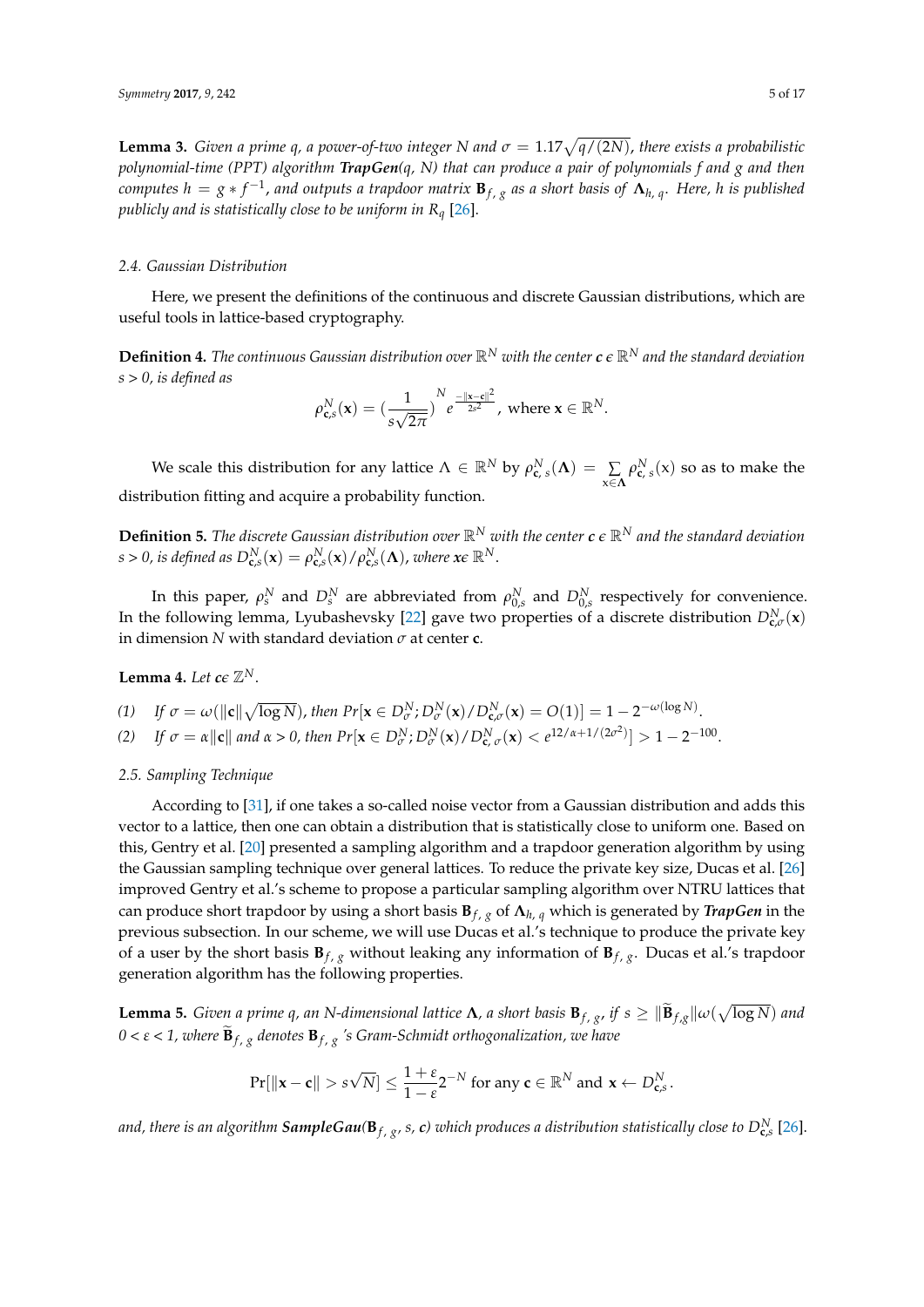#### *2.6. Rejection Sampling Algorithm*

Lyubashevsky [\[22\]](#page-16-1) proposed the rejection sampling technique to sign a message in lattice-based cryptography. This technique is simple and needs just a few matrix-vector multiplications and rejection samplings. Indeed, Lyubashevsky's signing algorithm [\[22\]](#page-16-1) is different from the one proposed by Micciancio and Peikert [\[33\]](#page-16-11) even though both algorithms employ similar public keys. The main difference is that Lyubashevsky produces a signature by using the rejection sampling instead of the hash-and-sign technique. Moreover, the sizes of both signature and private key in Lyubashevsky's scheme are smaller than those in Micciancio and Peikert's scheme under the same security level. Here, we explain the workings of Lyubashevsky's rejection sampling technique. A signer first selects a private key **S** which is an *m* × *k* matrix of random integers of absolute value at most *d*. And then the signer chooses an  $n \times m$  matrix **A** of random integers in  $Z_q$  and computes the other matrix **T** = **AS**. The signer's associated public key consists of **A** and **T**. In addition, a cryptographic hash function  $H: \{0,1\}^* \to \{\mathbf{v}: \mathbf{v} \in \{-1,0,1\}^k, \|\mathbf{v}\|_1 \leq \lambda\}$  is selected, where  $\lambda$  is constant. In the sign procedure, the signer takes her/his private key **S**, public key **A** and a message  $\mu$  as input, and returns a signature (**z**, **c**). Upon receiving a signature (**z**, **c**), a verifier validates the signature using the public keys **A** and **T**. The setup, sign and verify procedures of the rejection sampling technique are presented in the following Algorithm 1.

> **Algorithm 1:** Rejection Sampling Technique **Setup**(*n*, *λ*, *m*, *k*)  $H: \{0,1\}^* \to \{\mathbf{v}: \mathbf{v} \in \{-1,0,1\}^k, \|\mathbf{v}\|_1 \leq \lambda\}$ ,  $\lambda$  is constant. Private Key:  $\mathbf{S} \leftarrow \{-d, \ldots, 0, \ldots, d\}^{m \times k}$ . Verification Key:  $\mathbf{A} \leftarrow Z_q^{n \times m}$ ,  $\mathbf{T} = \mathbf{A}\mathbf{S}$ .  $Sign(A, S, \mu)$ : 1.  $y \leftarrow D_{\sigma}^{m}$ . 2. **c** = *H*(**A**y,  $\mu$ ). 3.  $z = Sc + y$ . 4. Output the pair (**z**, **c**) with the probability min  $\left[\frac{D_{\sigma}^m(z)}{M \cdot D_{\mathbf{S}_\mathbf{C}, \sigma}^m(z)}, 1\right]$ , where  $M = O(1)$ . **Verify**(**A**, **T**, **z**, **c**, *µ*): Accept it if both conditions  $||\mathbf{z}|| \le 2\sigma\sqrt{m}$  and  $\mathbf{c} = H(\mathbf{A}\mathbf{z} - \mathbf{Tc}, \mu)$  hold.

Here, we present the main concept of the signing algorithm. The rejection sampling technique is to enable the distribution of the signature (**z**, **c**) independent of the secret key **S**. Thus, we would like to obtain a target distribution **z** from  $D^m_\sigma$ , but **z** in the signing algorithm comes from the distribution  $D^m_{Sc, \sigma}$ . For an appropriately-chosen value *M* and a standard deviation *σ*, e.g. *M* = 2.72 and *σ* = 15,157 [\[22\]](#page-16-1), the √  $\alpha$  signing algorithm will output a valid signature satisfying both  $\|\mathbf{z}\| \leq 2\sigma\sqrt{m}$  and  $\mathbf{c} = H(\mathbf{Az-Tc},\ \mu)$ with probability approximately 1/*M*. And the distribution of **z** is statistically close to the distribution chosen from  $D_{\sigma}^m$ .

#### *2.7. Hardness Assumptions*

In this section, we present the short integer solution (SIS) problem over lattices as the security assumption. The difficulty of solving the SIS problem is equivalent to the difficulty of the worst case of solving the short independent vector problem (SIVP) with an approximation polynomial factor [\[34\]](#page-16-12). The SIS problem and its assumption are defined as follows.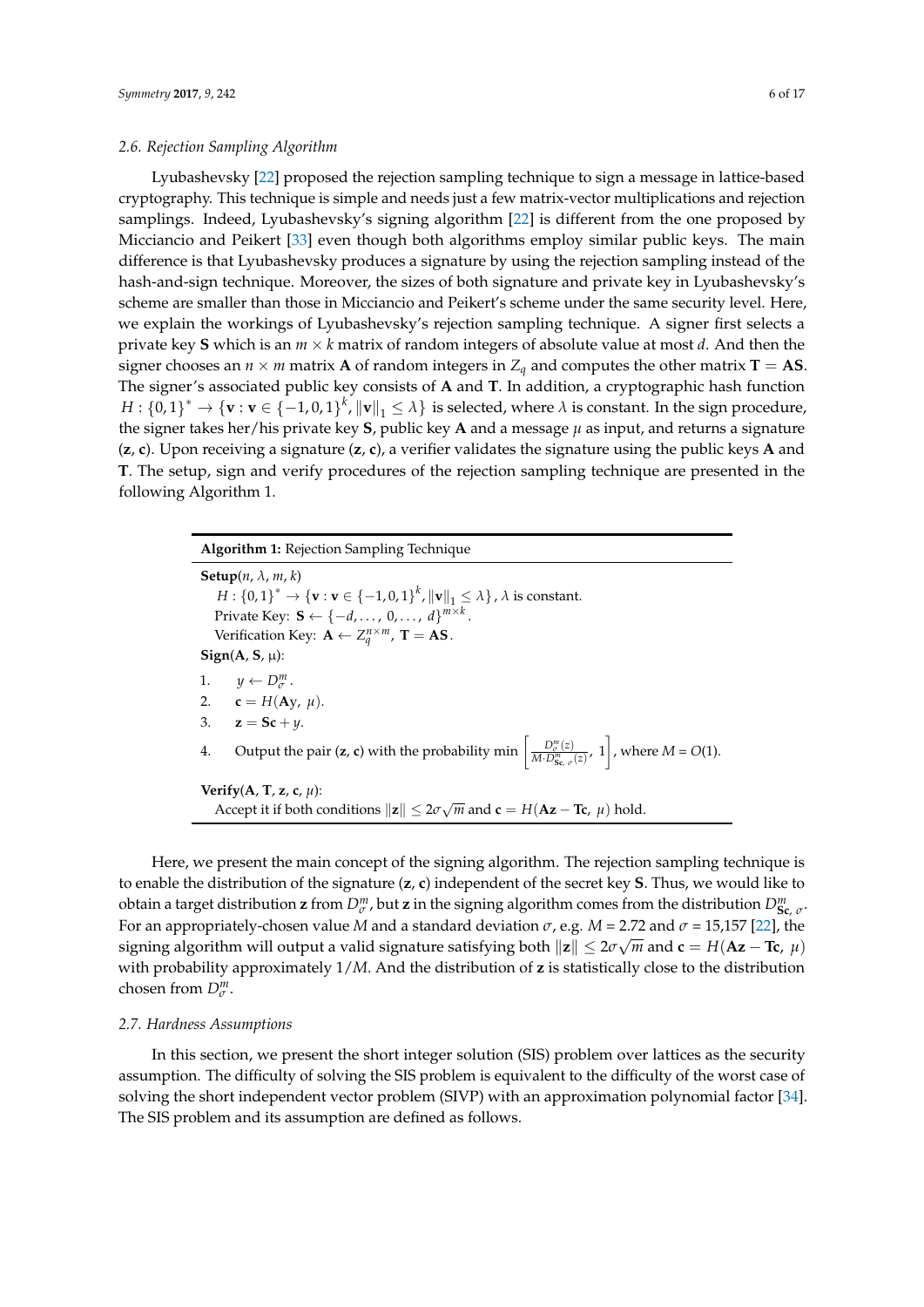**Definition 6.** *Let q and β, respectively, be a positive integer and a real number, and f*1, *f*2, . . . , *f<sup>m</sup> be polynomials chosen uniformly and independently from Rq*. *The SISq*,*m*,*<sup>β</sup> problem over lattices is to find m non-zero integers r*1,*r*2, . . . ,*r<sup>m</sup> that satisfy two conditions m* ∑  $\sum_{i=1}^{\infty} r_i f_i = 0 \mod q$  and  $||(r_1, r_2, \ldots, r_m)|| \leq \beta$ .

**Definition 7** (SIS assumption). *Given a real number*  $β$ *, a positive integer q, and m polynomials*  $f_1, f_2, \ldots, f_m$ *chosen uniformly and independently from Rq*, *there exists no probabilistic polynomial-time adversary A with non-negligible probability for solving the SIS problem. The successful probability (advantage) of the adversary A is presented as*

$$
Adv_A = Pr[A(b, q, f1, f2, ..., fm) = (r1, r2, ..., rm) : ||(r1, r2, ..., rm)|| \leq \beta
$$
].

As stated in Lemma 3, the distribution of  $h = g/f$  is statistically close to the uniform distribution of  $R_q$  [\[35\]](#page-16-13). Hence, the SIS problem on NTRU lattice is to find a pair  $(\mathbf{z}_1, \mathbf{z}_2)$  such that  $\mathbf{z}_1 + h * \mathbf{z}_2 = 0$ and  $\|(\mathbf{z}_1, \mathbf{z}_2)\| \leq \beta$ .

## <span id="page-6-0"></span>**3. Syntax and Security Model of RCLS**

The framework of RCLS scheme is identical to that of the RCLS schemes in [\[14,](#page-15-9)[15\]](#page-15-10). In an RCLS scheme, there are three roles, namely, a key generation center (KGC), signers and verifiers. An RCLS scheme consists of eight algorithms that are defined as follows.

### **Definition 8.** *An RCLS scheme contains eight algorithms:*

- *Setup* (*N*): The algorithm is probabilistic and performed by an KGC. The algorithm takes as input a security parameter *N*, it returns the public parameters *Parms* and a system secret key *SKGC*. *SKGC* is kept secret by the KGC and *Parms* are made public.
- *Partial private key extract* (*ID*): This deterministic algorithm is performed by the KGC. Upon receiving the identity *ID* of a user, the KGC produces the user's partial private key *DID* and the first partial public key  $P_{ID}$  that are returned to the user.
- *Time key update* (*ID, t*): This deterministic algorithm is performed by the KGC. Upon receiving the identity *ID* of a user and a time period *t*, the KGC produces the time update key  $T_{ID,t}$  of the user and returns it to the user.
- *Set secret value* (*ID*): This probabilistic algorithm is performed by a user with *ID*. The user randomly selects a secret value *SID*, with which the user computes the second partial public key *RID*.
- *Set private key* (*DID*, *TID*,*<sup>t</sup>* , *SID*): This deterministic algorithm is performed by a user with *ID*. The private key  $SK_{ID} = (D_{ID}, T_{ID,t}, S_{ID})$  is set by the user.
- *Set public key* (*PID*, *RID*): This deterministic algorithm is performed by a user with *ID*. The public key *PKID* = (*PID*, *RID*) is set by the user, where *PID* and *RID* are the first partial and the second partial public keys respectively.
- *Sign* (*ID*,  $SK_{ID}$ ,  $\mu$ , *t*): This probabilistic algorithm is performed by a user with *ID*. It takes as input the private key *SK*<sub>*ID*</sub> of the user, a message  $\mu$  and a time period *t*, and returns a signature *ζ* on  $\mu$ .
- *Verify* (*ID*, *PKID*, *µ*, *ζ*, *t*): This deterministic algorithm is performed by a verifier (or receiver). It takes as input the public key *PKID* of a user with *ID*, a message *µ*, a time period *t*, and a signature *ζ* and it returns "accept" if the signature *ζ* is validated. Otherwise, it returns "reject".

By the security model of RCLS schemes in [\[14](#page-15-9)[,15\]](#page-15-10), adversaries have three types that are presented as follows.

• Type I adversary (outsider): The adversary knows the time update key and the secret value of any entity, which are respectively obtained by listening the public channel and replacing the associated public key.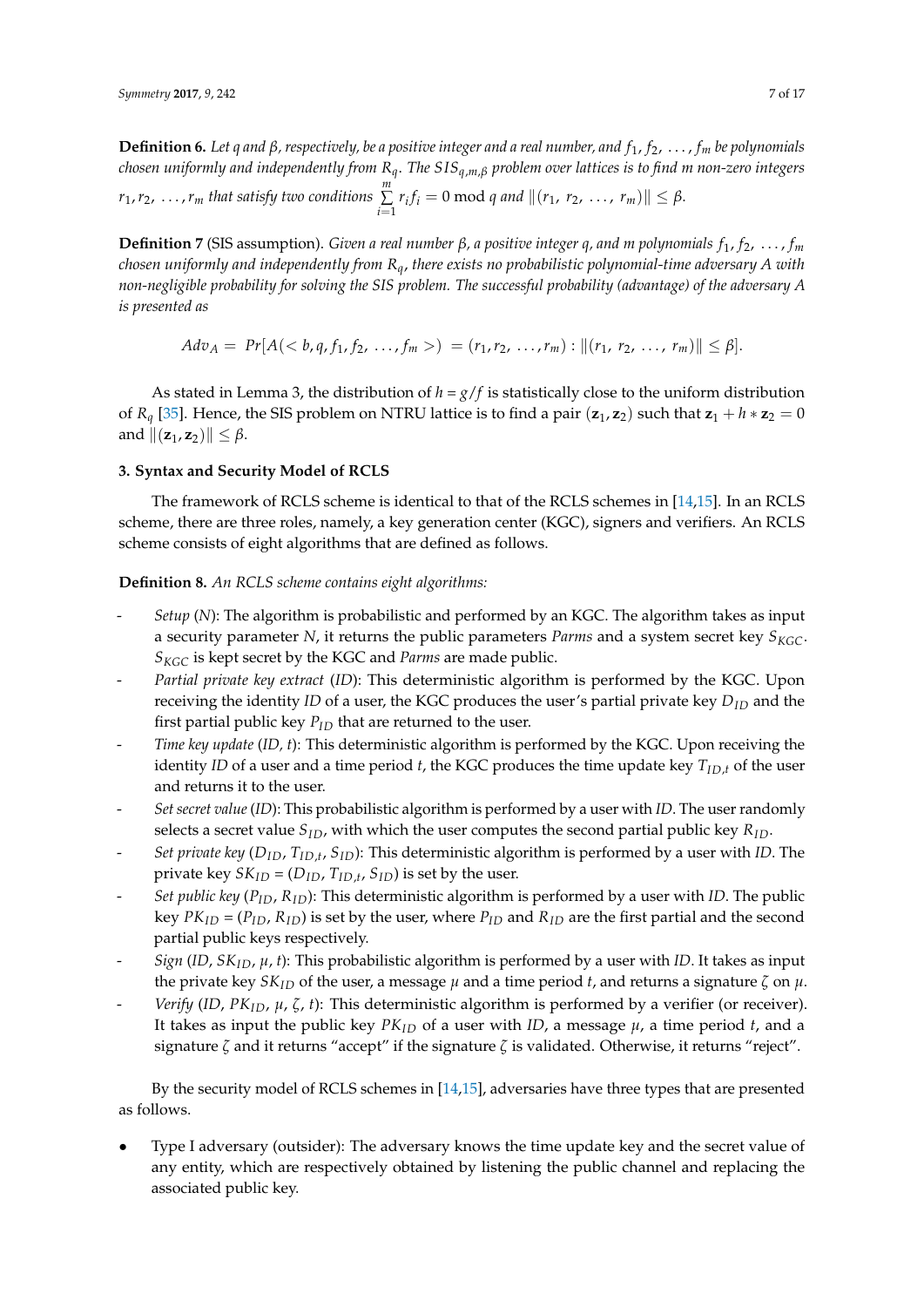- Type II adversary (honest-but-curious KGC): The adversary may produce the partial private key and time update key of any entity, but it does not know the associated secret value.
- Type III adversary (revoked user): The adversary owns the partial private key and knows the associated secret value, but it does not get the current time update key.

**Definition 9.** *We say that an RCLS scheme has existential unforgeability against adaptive chosen message attacks (RCLS-UF-ACMA) if a PPT adversary A with a non-negligible advantage wins the following RCLS-UF-ACMA game, which is cooperatively performed by A and a challenger C*.

- *Setup*. The *setup* algorithm is performed by the challenger C to produce public parameters *Parms* and the system secret key *SKGC*. *SKGC* is kept secret for C. It is worth mentioning, that if the adversary A is Type II, *SKGC* is sent to A. Note that for Type I and III adversaries, the KGC plays as the role of the challenger C. For Type II adversary, the honest-but-curious KGC is the adversary A.
- *Queries*: A may issue a number of different queries to C adaptively as follows. It is worth mentioning, that Type II adversary has the system secret key  $S_{KGC}$  so that it may compute the partial private key and time update key of any entity.
	- *Partial private key extract queries* (*ID*). Upon receiving the identity *ID* of a user, C performs the *partial private key extract* algorithm to produce and return the user's partial private key *DID* to A.
	- *Time key update queries* (*ID*, *t*). Upon receiving the identity *ID* of a user and a time period *t*, the *C* performs the *time key update* algorithm to produce and return the time update key  $T_{ID,t}$ to A.
	- *Secret value queries* (*ID*). Given a user's *ID*, C performs the *set secret value* algorithm to produce and return the secret value *SID* to A.
	- *Public key queries* (*ID*). Upon receiving the identity *ID* of a user, C returns *PKID* to A.
	- *Public key replacement queries* (*ID*, *PK*<sup>*ID*</sup>). Upon receiving the identity *ID* of a user and a new public key  $PK'_{ID}$ , C records this replacement.
	- *Sign queries* (*ID*,  $PK_{ID}$ ,  $\mu$ ,  $t$ ). Upon receiving *ID* and  $PK_{ID}$  of a user, a message  $\mu$  and a time period *t*. C plays the role of the signer and performs the *sign* algorithm to produce a valid signature *ζ* on *µ* and returns *ζ* to A.
- *Forgery*: Assume that the adversary A produces (*ID*\* , *PKID*∗, *µ* \* , *ζ* \* , *t* \* ). It is worth mentioning, that *ID*\* is the target identity. It is said that A wins the RCLS-UF-ACMA game when the following situations hold:
	- $(ID^*, \mu^*, t^*)$  was never issued in the *sign queries*.
	- The *verify* algorithm on  $(ID^*, PK_{ID*}, \mu^*, \zeta^*, t^*)$  outputs "accept".
	- If A is of Type I adversary, the *partial private key extract queries* on *ID*\* was never issued.
	- If A is of Type II adversary, *ID*\* was never issued in the *secret value* and *public key replacement queries*.
	- If A is of Type III adversary, the *time key update queries* on (*ID*\* , *t* \* ) was never issued.

# <span id="page-7-0"></span>**4. Concrete RCLS Scheme over Lattices**

As defined in Definition 8 in Section [4,](#page-7-0) an RCLS scheme consists of eight algorithms. Here, we propose an efficient lattice-based RCLS scheme. Eight algorithms are presented as follows:

*Setup*: Let  $s > 0$ ,  $\sigma > 0$ , and  $\lambda$  be a positive integer and  $N$  be a security parameter, the KGC chooses a prime *q*. Then, the KGC runs *TrapGen*(*q*, *N*) of Lemma 3 in Section [2.3](#page-3-0) to obtain  $(f, g)$ ,  $h = g * f^{-1}$ ,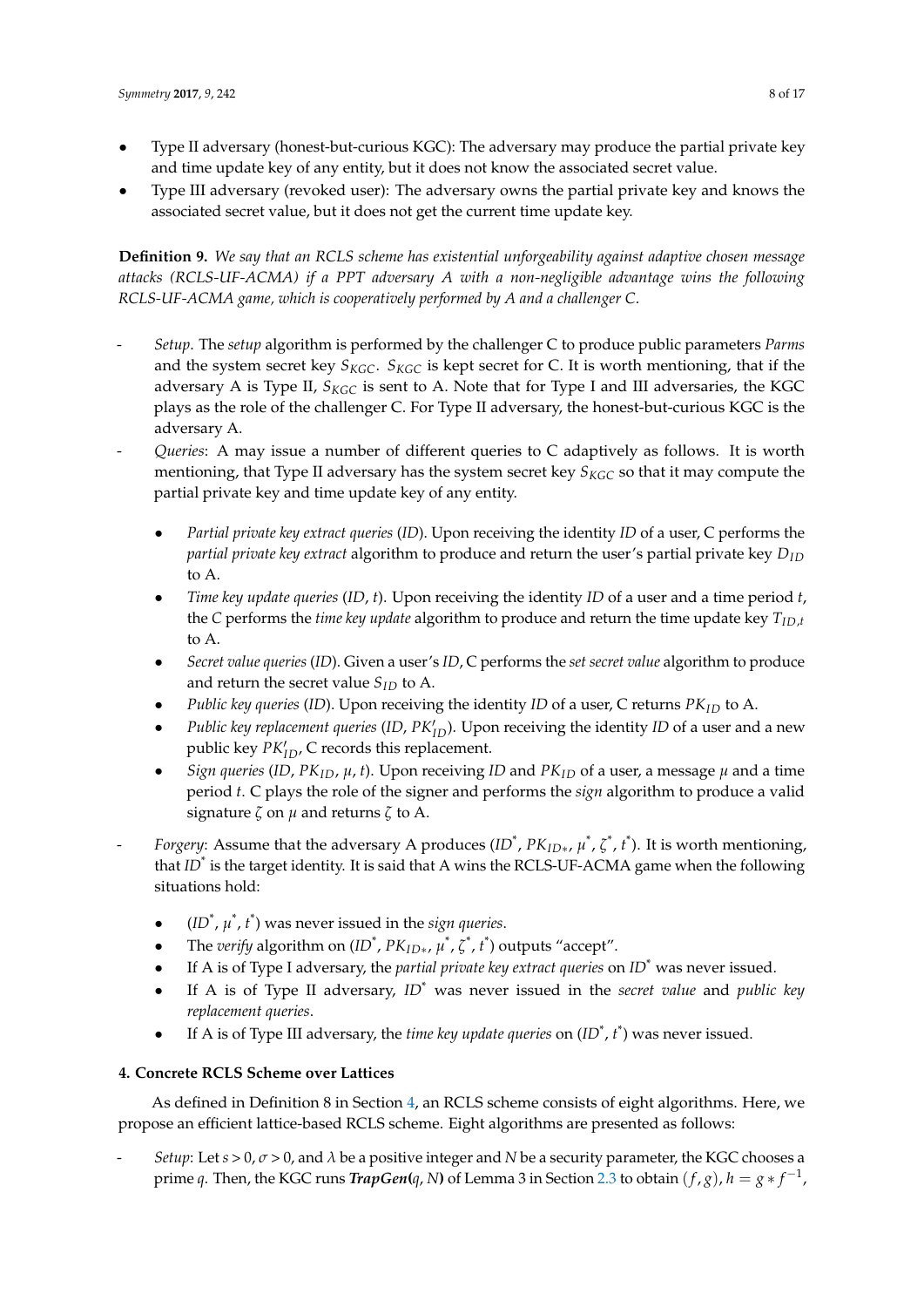$||f|| < s$ √ *N*, and  $\|g\| < s$ √ *N* with short basis  $B =$  $\begin{bmatrix} \mathbf{C}(g) & -\mathbf{C}(f) \end{bmatrix}$  $C(G) - C(F)$ 1 of **Λ***h*, *<sup>q</sup>* , where *f*, *g*, *F*,

 $G \in R_q$ . Furthermore, the KGC sets the system secret key  $S_{KGC}$  as **B** and selects two system public keys  $a_1,a_2\in Z^N_q$  and three hash functions  $H_0,H_1:\ \{0,\ 1\}^*\to Z^N_q$  and  $H_2\hbox{:}\ Z^N_q\times Z^N_q \times \{0,\ 1\}^*\to \{$ v: **v** $\epsilon$ {−1, 0, 1}<sup>*N*</sup>,  $\|\mathbf{v}\|_1 \le \lambda$ }, where  $\|\mathbf{v}\|_1$  denotes the amount of nonzero elements of the vector **v**. The public parameters are *Parms* = < *N*, *s*,  $\alpha$ ,  $\lambda$ ,  $q$ ,  $h$ ,  $a_1$ ,  $a_2$ ,  $H_0$ ,  $H_1$ ,  $H_2$ >.

- *Partial private key extract*: Upon receiving the identity  $ID \in \{0, 1\}^*$  of a user, the KGC produces the partial private key ( $\mathbf{s}_1$ , $\mathbf{s}_2$ ) such that  $\mathbf{s}_1 + h * \mathbf{s}_2 = P_{ID}$  and  $\|(\mathbf{s}_1, \, \mathbf{s}_2)\| < s\sqrt{2N}$  by running *SampleGau*(*B*, *s*, (*P*<sub>*ID*</sub>, 0)) of Lemma 5 in Section [2.5,](#page-4-0) where  $P_{ID} = H_0(ID) \in Z_q^N$  is the first partial public key. The KGC returns the partial private key  $D_{ID} = (\mathbf{s}_1, \mathbf{s}_2)$  to the user securely. Note that Lyubashevsky et al. [\[36\]](#page-16-14) have shown that if one knows  $(h, P_{ID})$ , recovering  $(s_1, s_2)$  is still hard.
- *Time key update*: Upon receiving the identity *ID* of a non-revoked user and a time period *t*, the √ KGC produces the time update key  $(\mathbf{s}_3, \mathbf{s}_4)$  such that  $\mathbf{s}_3 + h*\mathbf{s}_4 = T_{ID}$  and  $\|(\mathbf{s}_3, \ \mathbf{s}_4)\| < s\sqrt{2}N$  by running  $\textit{SampleGau}(\mathbf{B}, s, (T_{ID}, 0))$  of Lemma 5 in Section [2.5,](#page-4-0) where  $T_{ID} = H_1(ID, t) \in Z_q^N$ . The KGC then sends the time update key  $T_{ID,t} = (\mathbf{s}_3, \mathbf{s}_4)$  to the user by using a public channel.
- *Set secret value*: The user with *ID* randomly chooses a secret value  $S_{ID} = (\mathbf{s}_5, \mathbf{s}_6)$  uniformly from  $\{-d, \ldots, 0, \ldots, d\}$ , where  $1 \leq d \leq 31$ . Meanwhile, the second partial public key is  $R_{ID} =$  $a_1 * s_5 + a_2 * s_6$ .
- *Set private key*: The user with *ID* may set the private key *SKID* = (*DID*, *TID*,*<sup>t</sup>* , *SID*).
- *Set public key:* The user with *ID* may set the public key  $PK_{ID} = (P_{ID}, R_{ID})$ .
- *Sign*: A signer with the private key  $SK_{ID}$  takes as input a message  $\mu \epsilon \{0,1\}^*$ , the signer randomly and independently selects  $y_1$ ,  $y_2$ ,  $y_3$ ,  $y_4$ ,  $y_5$ ,  $y_6$  by the distribution  $D^N_\sigma$ , and computes the following values:

$$
\mathbf{c} = H_2(\mathbf{y}_1 + h * \mathbf{y}_2, \mathbf{y}_3 + h * \mathbf{y}_4, a_1 * \mathbf{y}_5 + a_2 * \mathbf{y}_6, \mu);
$$
  
\n
$$
\mathbf{z}_1 = \mathbf{y}_1 + \mathbf{s}_1 * \mathbf{c}; \ \mathbf{z}_2 = \mathbf{y}_2 + \mathbf{s}_2 * \mathbf{c}; \mathbf{z}_3 = \mathbf{y}_3 + \mathbf{s}_3 * \mathbf{c};
$$
  
\n
$$
\mathbf{z}_4 = \mathbf{y}_4 + \mathbf{s}_4 * \mathbf{c}; \ \mathbf{z}_5 = \mathbf{y}_5 + \mathbf{s}_5 * \mathbf{c}; \mathbf{z}_6 = \mathbf{y}_6 + \mathbf{s}_6 * \mathbf{c},
$$

where  $\|$ ( $\mathbf{z}_1$ ,  $\mathbf{z}_2$ ,  $\mathbf{z}_3$ ,  $\mathbf{z}_4$ ,  $\mathbf{z}_5$ ,  $\mathbf{z}_6$ ) $\| \leq 2\sigma$ √ 6*N*. If no such (**z**1, **z**2, **z**3, **z**4, **z**5, **z**6) is produced, repeat this algorithm. The above procedure is the rejection sampling technique. Finally, there exists a constant  $M = O(1)$  such that the user can produce a signature  $(\mathbf{z}_1, \mathbf{z}_2, \mathbf{z}_3, \mathbf{z}_4, \mathbf{z}_5, \mathbf{z}_6, \mathbf{c})$  with probability min  $\left(D^{6N}_{\sigma}(\mathbf{z})/MD^{6N}_{\mathbf{v},\sigma}(\mathbf{z})$ , 1) which is similar to the ring variants of Lyubashevsky's scheme [\[22\]](#page-16-1), where

$$
\mathbf{z} = [\mathbf{z}_1^T || \mathbf{z}_2^T || \mathbf{z}_3^T || \mathbf{z}_4^T || \mathbf{z}_5^T || \mathbf{z}_6^T ]^T
$$

and

$$
\mathbf{v} = \left[ \left( \mathbf{s}_1 \ast \mathbf{c} \right)^T \middle| \middle| \left( \mathbf{s}_2 \ast \mathbf{c} \right)^T \middle| \middle| \left( \mathbf{s}_3 \ast \mathbf{c} \right)^T \middle| \middle| \left( \mathbf{s}_4 \ast \mathbf{c} \right)^T \middle| \middle| \left( \mathbf{s}_5 \ast \mathbf{c} \right)^T \middle| \middle| \left( \mathbf{s}_6 \ast \mathbf{c} \right)^T \right]^T.
$$

*Verify*: Given a signature  $(\mathbf{z}_1, \mathbf{z}_2, \mathbf{z}_3, \mathbf{z}_4, \mathbf{z}_5, \mathbf{z}_6, \mathbf{c})$  for a user's *ID* on a message  $\mu$ , a verifier needs to validate the signature by the equality

$$
\mathbf{c}=H_2(\mathbf{z}_1+h*\mathbf{z}_2-P_{ID}*\mathbf{c},\mathbf{z}_3+h*\mathbf{z}_4-T_{ID}*\mathbf{c},a_1*\mathbf{z}_5+a_2*\mathbf{z}_6-R_{ID}*\mathbf{c},\mu).
$$

The *verify* algorithm returns "accept" if the checking equality holds. Otherwise, it returns "reject". The correctness of the checking equality follows by

$$
(\mathbf{z}_1 + h * \mathbf{z}_2 - P_{ID} * \mathbf{c}, \mathbf{z}_3 + h * \mathbf{z}_4 - T_{ID} * \mathbf{c}, a_1 * \mathbf{z}_5 + a_2 * \mathbf{z}_6 - R_{ID} * \mathbf{c})
$$

 $= (y_1 + s_1 * c + h * (y_2 + s_2 * c) - (s_1 + h * s_2) * c, y_3 + s_3 * c + h * (y_4 + s_4 * c) - (s_3 + h * s_4) * c,$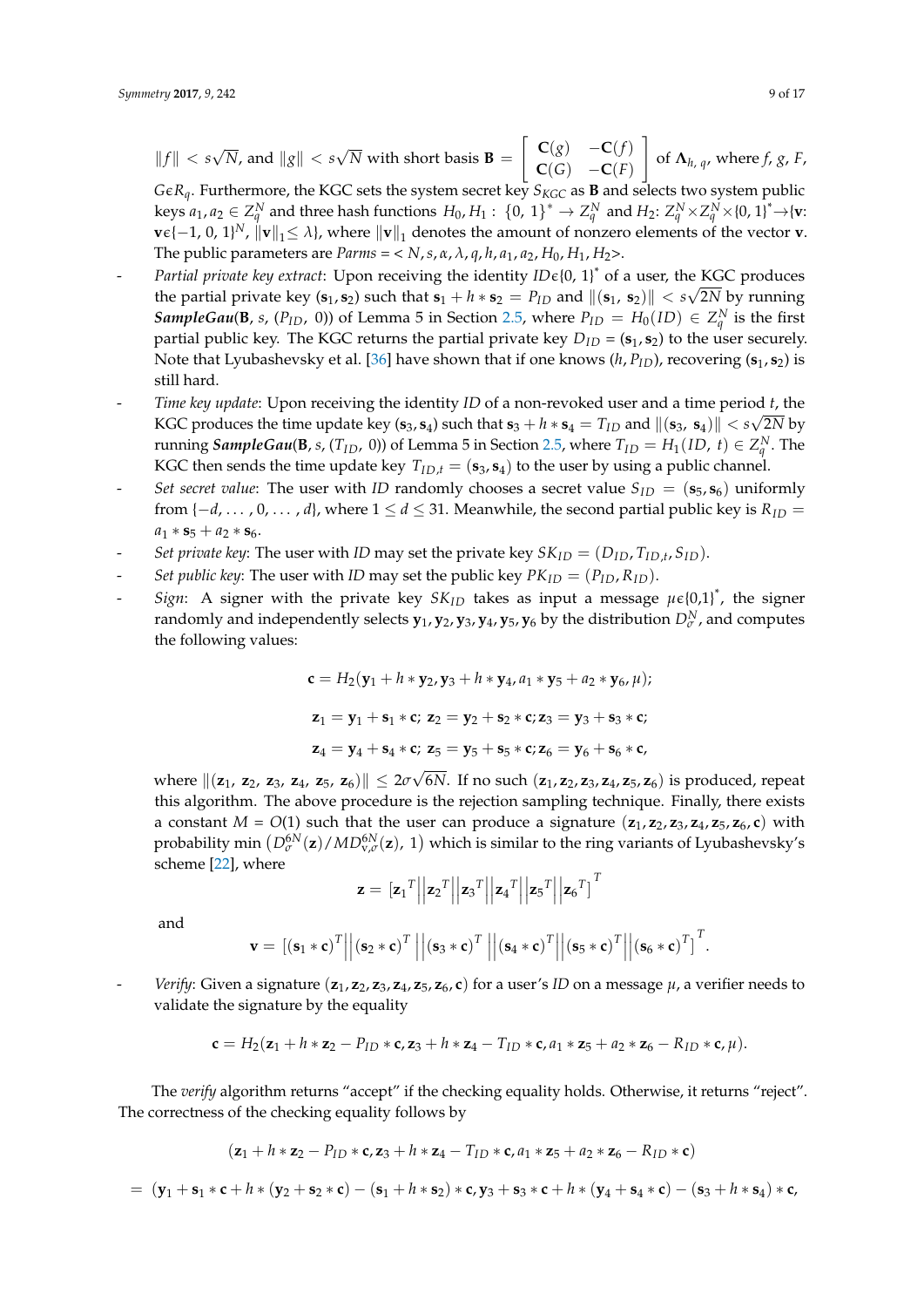$$
a_1 * (\mathbf{y}_5 + \mathbf{s}_5 * \mathbf{c}) + a_2 * (\mathbf{y}_6 + \mathbf{s}_6 * \mathbf{c}) - (a_1 * \mathbf{s}_5 + a_2 * \mathbf{s}_6) * \mathbf{c})
$$
  
= (\mathbf{y}\_1 + h \* \mathbf{y}\_2, \mathbf{y}\_3 + h \* \mathbf{y}\_4, a\_1 \* \mathbf{y}\_5 + a\_2 \* \mathbf{y}\_6).

#### <span id="page-9-0"></span>**5. Security Analysis**

In the following, we demonstrate that our lattice-based RCLS scheme is secure against both Type I adversary (outsider) and Type III adversary (revoked user) in Theorem 1 while the security against Type II adversary (honest-but-curious KGC) is proven in Theorem 2. The proof technique of both theorems employs the rejection sampling technique in [\[22\]](#page-16-1) and the Forking lemma in [\[37\]](#page-16-15).

**Theorem 1.** Let three hash functions  $H_0$ ,  $H_1$  and  $H_2$  be random oracles and N be the security parameter. *Assume that a PPT adversary A (Types I and III) can break our lattice-based RCLS scheme with non-negligible probability ε. Thus, an algorithm C is constructed to resolve the SIS problem with non-negligible probability*  $(1 − 2<sup>−ω(logN)</sup>) ε.$ 

**Proof.** Let *q* be a prime, *N* be a positive integer and *λ*, *s*, *σ* > 0. Let the algorithm C be a challenger who receives a random instance (*q*, 2*N*, 2*λs* $\sqrt{2}N + 4\sigma\sqrt{2}N$ ) of the SIS problem. In the following, we will show how the challenger C can compute a non-zero vector solution  $(\mathbf{u}_1, \mathbf{u}_2) \in R_q^2$  of the SIS problem by using A. Here, A (Type I or Type III adversary) interacts with C as defined in the RCLS-UF-ACMA game of Definition 9.

- *Setup*. The challenger C randomly chooses polynomials  $a_1$ ,  $a_2$ ,  $h \in R_q$  and controls the random oracles *H*0, *H*<sup>1</sup> and *H*2. The public parameters *Parms =* <*N*,*s*, *α*, *λ*, *q*, *h*, *a*1, *a*2, *H*0, *H*1, *H*2> are sent to A. Meanwhile, C maintains several initially empty lists *L*0, *L*1, *L*<sup>2</sup> and *LS*.
- *Queries*. A can adaptively issue several queries to C as follows:
	- *H*<sub>0</sub> *queries*: Let *L*<sub>0</sub> consist of tuples of the form  $\langle ID_i, D_{ID_i}, P_{ID_i} \rangle$ . Upon receiving a query with *ID*<sub>*i*</sub> from A, C produces a response to this query as follows.
		- 1. Search  $ID_i$  in  $L_0$ . If it is found, the same answer in  $L_0$  is returned to A because the query has been ever issued. √
		- 2. Otherwise, select  $\mathbf{s}_{i1}$ ,  $\mathbf{s}_{i2} \in D_s^N$  at random such that  $\|(\mathbf{s}_{i1}, \mathbf{s}_{i2})\| < s$ 2*N* and compute the polynomial  $P_{ID_i} = s_{i1} + h * s_{i2}$ . Then  $P_{ID_i}$  is sent to A and  $\lt ID_i$ ,  $D_{ID_i} =$  $(\mathbf{s}_{i1}, \mathbf{s}_{i2})$ ,  $P_{ID_i} >$  is added in the list  $L_0$ .
	- *H*<sub>1</sub> *queries*: Let *L*<sub>1</sub> consist of tuples of the form  $\langle ID_i, t, T_{1i}, T_{ID,t} \rangle$ . Upon receiving a query with (*ID<sup>i</sup>* , *t*) from A, C produces a response to this query as follows.
		- 1. Search  $(ID_i, t)$  in  $L_1$ . If it is found, the same answer in  $L_1$  is returned to A because the query has been ever issued. √
		- 2. Otherwise, select  $\mathbf{s}_{i3}$ ,  $\mathbf{s}_{i4} \in D_s^N$  at random such that  $\|(\mathbf{s}_{i3}, \mathbf{s}_{i4})\| < s$ 2*N* and compute the polynomial  $T_{1i} = s_{i3} + h * s_{i4}$ . Then  $T_{1i}$  is sent to A and  $\lt ID_i$ , t,  $T_{1i}$ ,  $T_{ID,t} >$  is added in the list *L*1.
	- *H*<sub>2</sub> *queries*: Let *L*<sub>2</sub> consist of tuples of the form  $\langle w_j, x_j, v_j, \mu_j, c_j \rangle$ . Upon receiving a query with  $(w_j, v_j, x_j, \mu_j)$  from A, C produces a response to this query as follows.
		- 1. Search  $(w_j, v_j, x_j, \mu_j)$  in  $L_2$ . If it is found, the same answer in  $L_2$  is returned to A because the query has been ever issued.
		- 2. Otherwise, randomly select  $\mathbf{c}_j \in Z_q^N$ . Then  $\mathbf{c}_j$  is sent to A and  $\langle w_j, x_j, v_j, m_j, \mathbf{c}_j \rangle$  is added in the list *L*2.
	- *Partial private key queries*: A issues this query along with *ID<sup>i</sup>* , C produces a response to this query as follows.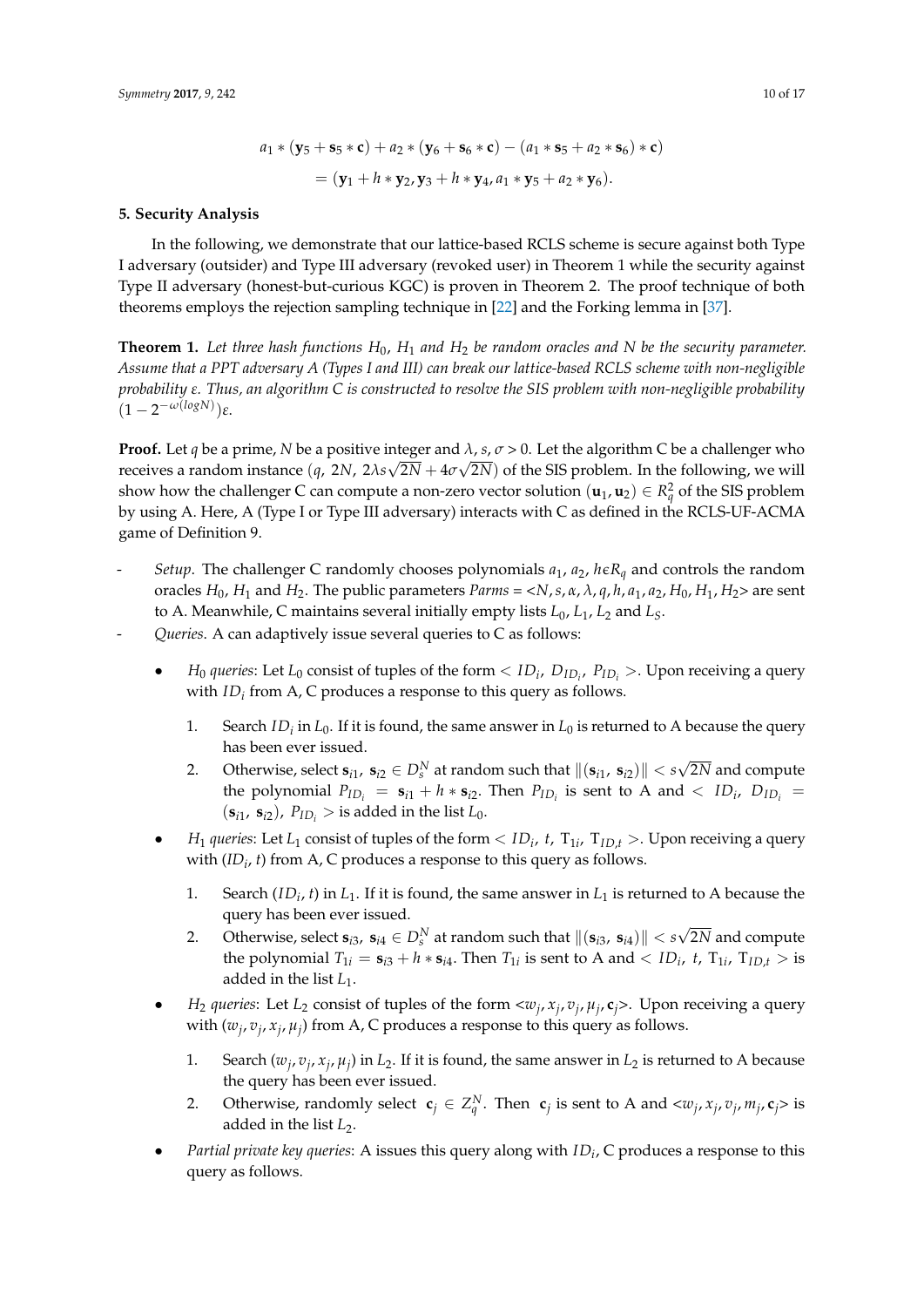- 1. Search  $ID_i$  in  $L_0$ . If it is found, the same answer in  $L_0$  is returned to A because the query has been ever issued.
- 2. Otherwise, issue the  $H_0$  *query* to obtain the tuple  $\langle ID_i, D_{ID_i}, P_{ID_i} \rangle$ . Then, return  $D_{ID_i}$  to A.
- *Time key update queries*: A issues this query along with (*ID<sup>i</sup>* , *t*), C produces a response to this query as follows.
	- 1. Search  $(ID_i, t)$  in  $L_1$ . If it is found, the same answer in  $L_1$  is returned to A because the query has been ever issued.
	- 2. Otherwise, issue the  $H_1$  *query* to obtain the tuple  $\langle ID_i, t, T_{1i}, T_{ID,t} \rangle$ . Then, return  $T_{1i}$  to A.
- *Secret value queries*: Let  $L_S$  consist of tuples of the form  $\langle ID_i, S_{ID_i}, R_{ID_i} \rangle$ . Upon receiving a query with *ID<sup>i</sup>* from A, C produces a response to this query as follows.
	- 1. Search  $ID_i$  in  $L_S$ . If it is found, the same answer in  $L_S$  is returned to A because the query has been ever issued.
	- 2. Otherwise, randomly select  $\mathbf{s}_{i5}$ ,  $\mathbf{s}_{i6} \in \{-d, \ldots, 0, \ldots, d\}$ , where  $1 \leq d \leq 31$ , and compute the polynomial  $R_{ID_i} = a_1 * s_{i5} + a_2 * s_{i6}$ . Then  $S_{ID_i} = (\mathbf{s}_{i5}, \mathbf{s}_{i6})$  is sent to A and  $\langle ID_i, S_{ID_i}, R_{ID_i} \rangle$  is added in the list  $L_S$ .
- *Public key queries*: A issues this query along with *ID<sup>i</sup>* , C produces a response to this query as follows.
	- 1. Search *ID<sup>i</sup>* in *L*<sup>0</sup> and *LS*. If it is found, which means that the query has been ever issued, then C returns A with the same answer  $PK_{ID_i} = (P_{ID_i}, R_{ID_i})$ , where  $P_{ID_i}$  and  $R_{ID_i}$  are taken from  $L_0$  and  $L_S$ , respectively.
	- 2. Otherwise, issue the *H*<sup>0</sup> *query* and *Secret value query* to obtain *PID<sup>i</sup>* and *RID<sup>i</sup>* . Then  $PK_{ID_i} = (P_{ID_i}, R_{ID_i})$  is sent to A.
- *Public key replacement queries:* A issues this query along with a new public key  $PK'_{ID_i}$  =  $(P'_{ID_i}, R'_{ID_i})$  of  $ID_i$  to replace the old public key  $PK_{ID_i} = (P_{ID_i}, R_{ID_i})$ , C replaces the  $P_{ID_i}$ in  $L_0$  with  $P'_{ID_i}$  and the  $R_{ID_i}$  in  $L_S$  with  $R'_{ID_i}$ .
- *Sign queries*: Upon receiving a request from A along with a message *µj*, a time period *t* and  $(ID_i, PK_{ID_i})$ , where  $PK_{ID_i} = (P_{ID_i}, R_{ID_i})$ , the challenger C makes the following steps to produce a valid signature.
	- 1. Search  $ID_i$  in  $L_0$ ,  $L_1$  and  $L_S$ , respectively, to obtain  $\langle ID_i, D_{ID_i}, P_{ID_i} \rangle$ ,  $\langle$  *ID*<sub>*i*</sub>, *t*, T<sub>1</sub><sup>*j*</sup>, T<sub>*ID*</sub>,  $t$  and  $\langle$  *ID*<sub>*i*</sub>, S<sub>*ID*<sub>*i*</sub></sub>, R<sub>*ID*<sub>*i*</sub></sub>  $\geq$ .
	- 2. Randomly choose  $\mathbf{c}_j \in \{ \mathbf{v}: \mathbf{v} \in \{-1, 0, 1\}^N, \|\mathbf{v}\|_1 \leq \lambda \}$  and  $\mathbf{z}_1, \mathbf{z}_2, \mathbf{z}_3, \mathbf{z}_4, \mathbf{z}_5, \mathbf{z}_6 \in D^N_\sigma$  with  $\|(\mathbf{z}_1, \, \mathbf{z}_2, \, \mathbf{z}_3, \, \mathbf{z}_4, \, \mathbf{z}_5, \, \mathbf{z}_6)\| \leq 2\sigma\sqrt{6N}.$  Then, compute  $w_j = \mathbf{z}_1 + h * \mathbf{z}_2 - P_{ID_i} * \mathbf{c}_j$ ,  $v_j =$  $z_3 + h * z_4 - T_{1i} * c_j$  and  $x_j = a_1 * z_5 + a_2 * z_6 - R_{ID_i} * c_j$ .
	- 3. Add  $\langle w_j, v_j, x_j, \mu_j, c_j \rangle$  in the list  $L_2$  and send the signature  $(z_1, z_2, z_3, z_4, z_5, z_6, c_j)$  on  $\mu_j$ to A.

Note that the signature  $\zeta = (\mathbf{z}_1, \mathbf{z}_2, \mathbf{z}_3, \mathbf{z}_4, \mathbf{z}_5, \mathbf{z}_6, \mathbf{c}_i)$  is valid because it may satisfy the following equality:

$$
\mathbf{c}_j = H_2(\mathbf{z}_1 + h * \mathbf{z}_2 - P_{ID_i} * \mathbf{c}_j, \mathbf{z}_3 + h * \mathbf{z}_4 - T_{1i} * \mathbf{c}_j, a_1 * \mathbf{z}_5 + a_2 * \mathbf{z}_6 - R_{ID_i} * \mathbf{c}_j, \mu_j) = H_2(w_j, v_j, x_j, m_j).
$$

Therefore, when the adversary A issues the *Sign query*, the challenger C can output a valid signature even though C does not possess the valid secret key or time update key.

*Forgery*: After making all the queries needed, the adversary A forges a signature tuple  $({\bf z}_1^*, {\bf z}_2^*, {\bf z}_3^*, {\bf z}_4^*, {\bf z}_5^*, {\bf z}_6^*, {\bf c}^*)$  on message  $\mu^*$  for  $ID^*$  at time period  $t^*.$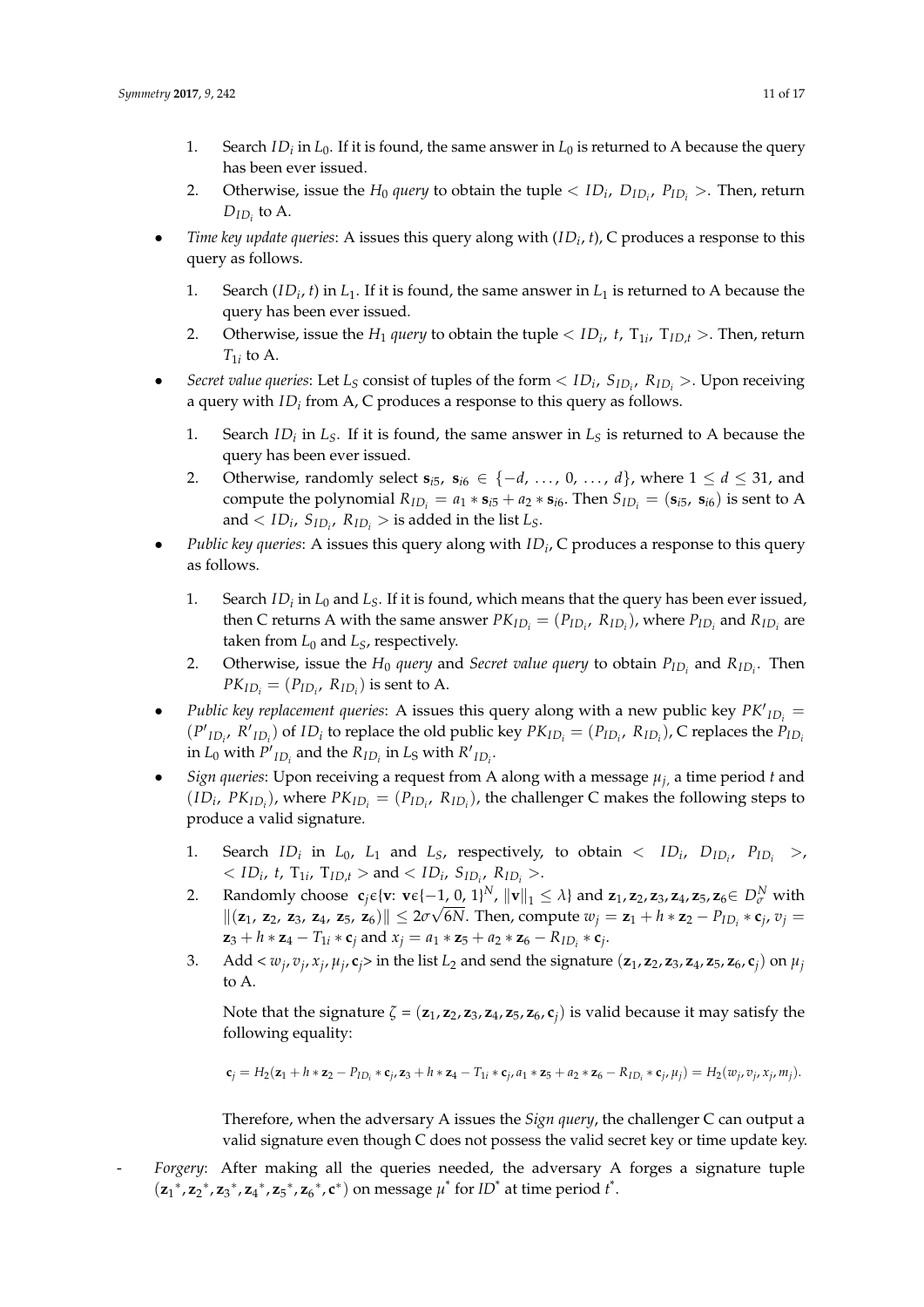When A successfully forges a valid signature  $(\mathbf{z}_1^*, \mathbf{z}_2^*, \mathbf{z}_3^*, \mathbf{z}_4^*, \mathbf{z}_5^*, \mathbf{z}_6^*, c^*)$ , the challenger C uses the Forking lemma [\[37\]](#page-16-15) and replays A with different hash value of *H<sub>2</sub> queries* to produce another valid signature  $(z'_1, z'_2, z'_3, z'_4, z'_5, z'_6, c')$  such that  $c^* \neq c$ ' by the same random tape. Because  $({\bf z}_1^*, {\bf z}_2^*, {\bf z}_3^*, {\bf z}_4^*, {\bf z}_5^*, {\bf z}_6^*, {\bf c}^*)$  and  $({\bf z}_1', {\bf z}_2', {\bf z}_3', {\bf z}_4', {\bf z}_5', {\bf z}_6', {\bf c}')$  are two valid signatures on the message  $\mu^*$ for (*ID*\* , *PKID*∗, *t* \* ), we can obtain the equality

$$
H_2(\mathbf{z}_1^* + h * \mathbf{z}_2^* - P_{ID^*} * \mathbf{c}^*, \mathbf{z}_3^* + h * \mathbf{z}_4^* - T_{1i^*} * \mathbf{c}^*, a_1 * \mathbf{z}_5^* + a_2 * \mathbf{z}_6^* - R_{ID^*} * \mathbf{c}^*, \mu^*)
$$
  
=  $H_2(\mathbf{z}_1' + h * \mathbf{z}_2' - P_{ID^*} * \mathbf{c}', \mathbf{z}_3' + h * \mathbf{z}_4' - T_{1i^*} * \mathbf{c}', a_1 * \mathbf{z}_5^* + a_2 * \mathbf{z}_6^* - R_{ID^*} * \mathbf{c}', \mu^*),$ 

which reduces to

$$
{\bf z}_1^* + h * {\bf z}_2^* - P_{ID^*} * {\bf c}^* = {\bf z}'_1 + h * {\bf z}'_2 - P_{ID^*} * {\bf c}'.
$$

Since  $P_{ID^*} = \mathbf{s}_1 + h * \mathbf{s}_2$ , we arrive at

$$
\mathbf{z}_{1}^{*} + h * \mathbf{z}_{2}^{*} - (\mathbf{s}_{1} + h * \mathbf{s}_{2}) * \mathbf{c}^{*} = \mathbf{z}_{1}' + h * \mathbf{z}_{2}' - (\mathbf{s}_{1} + h * \mathbf{s}_{2}) * \mathbf{c}'
$$

$$
\mathbf{z}_{1}^{*} - \mathbf{z}_{1}' - \mathbf{s}_{1}(\mathbf{c}^{*} - \mathbf{c}') + h * (\mathbf{z}_{2}^{*} - \mathbf{z}_{2}' - \mathbf{s}_{2}(\mathbf{c}^{*} - \mathbf{c}')) = 0
$$

$$
(1, h) * (\mathbf{z}_{1}^{*} - \mathbf{z}_{1}' - \mathbf{s}_{1}(\mathbf{c}^{*} - \mathbf{c}'), \mathbf{z}_{2}^{*} - \mathbf{z}_{2}' - \mathbf{s}_{2}(\mathbf{c}^{*} - \mathbf{c}')) = 0.
$$

Then, the challenger C sets  $(\mathbf{u}_1, \mathbf{u}_2) = (\mathbf{z}_1^* - \mathbf{z}_1' - \mathbf{s}_1(\mathbf{c}^* - \mathbf{c}'), \mathbf{z}_2^* - \mathbf{z}_2' - \mathbf{s}_2(\mathbf{c}^* - \mathbf{c}'))$ .

 $\text{If } \|\mathbf{z}_1^* - \mathbf{z}_1\prime, \mathbf{z}_2^* - \mathbf{z}_2\prime\| \leq 4\sigma\sqrt{2N} \text{ and } \|(s_1, s_2)\| \leq s\sqrt{2N} \text{ with overwhelming probability, we}$ can obtain  $\|(\mathbf{u}_1, \mathbf{u}_2)\| \le 2\lambda s\sqrt{2N} + 4\sigma\sqrt{2N}$ . As stated in Lemma 3, the distribution of  $h = g/f$  is statistically close to the uniform distribution of  $R_q$  [\[35\]](#page-16-13). The SIS problem on NTRU lattice is to find  $a$  pair  $(\mathbf{u}_1, \mathbf{u}_2) \in R^2_q$  such that  $\mathbf{u}_1 + h * \mathbf{u}_2 = 0$  and  $\|(\mathbf{u}_1, \mathbf{u}_2)\| \leq \beta$ , where  $\beta$  is 2 $\lambda s\sqrt{2N} + 4\sigma\sqrt{2N}$ . Since the adversary A does not know the system secret key **B** generated by  $g$ ,  $f \in R_q$  and has generated such a pair  $(\mathbf{u}_1, \mathbf{u}_2)$ , we say that the adversary A solves the SIS problem. According to the same probability analysis in [\[22\]](#page-16-1), if the adversary A can break our lattice-based RCLS scheme with non-negligible probability *ε*. Then, we can construct an algorithm C to solve the SIS problem with non-negligible  $\text{probability } (1 - 2^{-\omega(logN)}) ε. \quad □$ 

**Theorem 2.** Let three hash functions  $H_0$ ,  $H_1$  and  $H_2$  be random oracles and N be the security parameter. *Assume that an PPT adversary A (Types II) can break our lattice-based RCLS scheme with non-negligible probability ε. Thus, an algorithm C is constructed to resolve the SIS problem with non-negligible probability*  $(1 − 2<sup>−ω(logN)</sup>) ε.$ 

**Proof.** Let *q* be a prime, *N* be a positive integer and  $\lambda$ , *s*,  $\sigma > 0$ . Let the algorithm C be a challenger who receives a random instance (*q*, 2*N*, 2 $\lambda d\sqrt{2N}$  + 4 $\sigma\sqrt{2N}$ ) of the SIS problem. In the following, we will show how C can compute a non-zero vector solution  $(\mathbf{u}_1, \mathbf{u}_2)$  of the SIS problem by using A. Here, A (Type II adversary) interacts with the challenger C as defined in the RCLS-UF-ACMA game of Definition 9.

- *Setup*. The challenger C performs the *Setup* algorithm of our lattice-based RCLS scheme to set  $S_{KGC}$  = **B** and *Parms* = <*N*, *s*,  $\alpha$ ,  $\lambda$ ,  $q$ ,  $h$ ,  $a_1$ ,  $a_2$ ,  $H_0$ ,  $H_1$ ,  $H_2$ >, where three hash functions  $H_0$ ,  $H_1$  and *H*<sup>2</sup> are random oracles. The system secret key and *Parms* are then sent to A. Having the system secret key *SKGC*, C can compute the partial private key *DID*, time update key *TID*,*<sup>t</sup>* , and partial public key *PID* of any user with *ID<sup>i</sup>* without issuing the other queries. Meanwhile, C maintains several initially empty lists *L*0, *L*1, *L*<sup>2</sup> and *LS*.
- *Queries*. A can adaptively issue several queries to C as follows:
	- *H*<sub>0</sub> *queries*: Let *L*<sub>0</sub> consist of tuples of the form  $\langle ID_i, D_{ID_i}, P_{ID_i} \rangle$ . Upon receiving a query with *ID*<sub>*i*</sub> from A, C produces a response to this query as follows.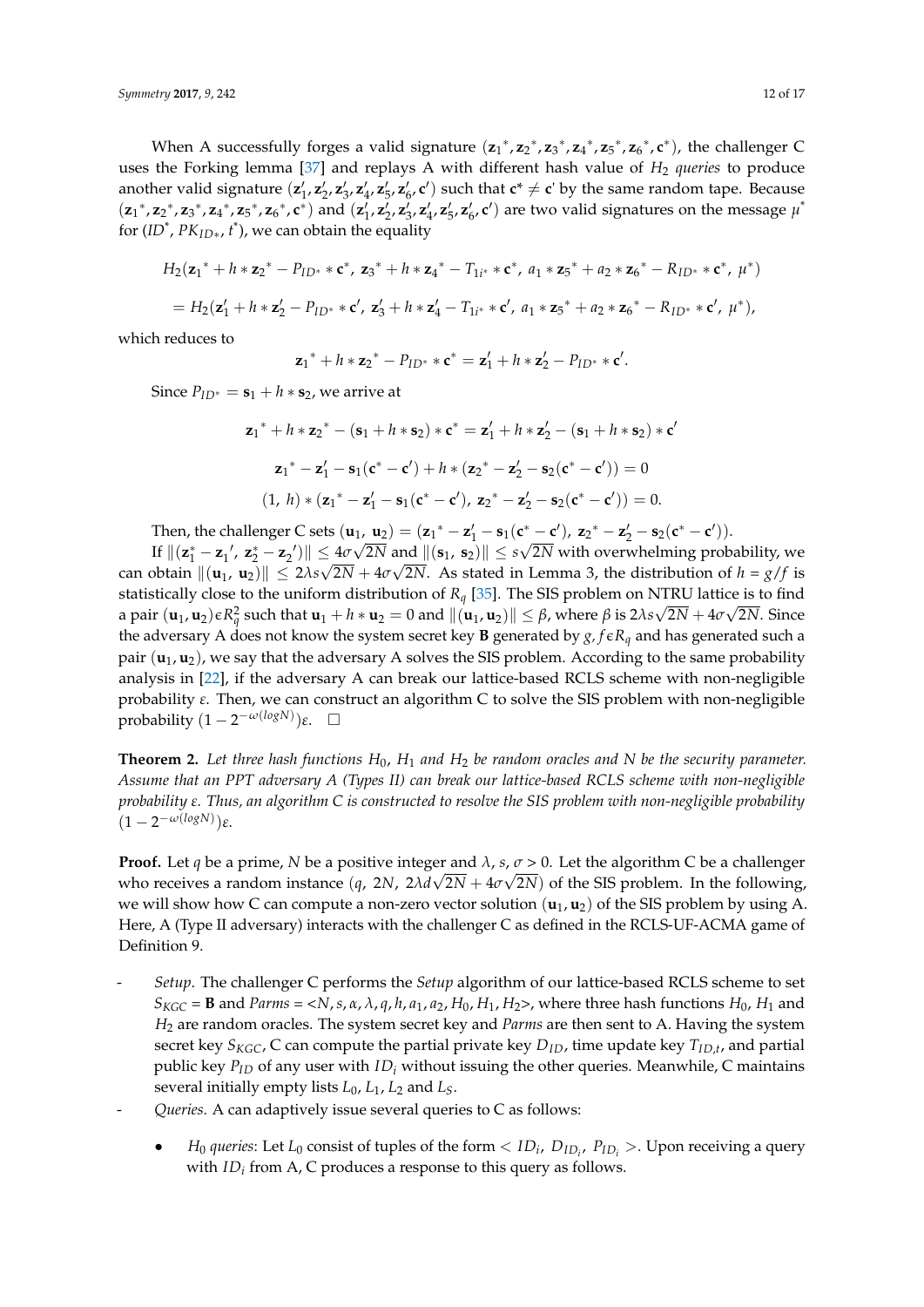- 1. Search  $ID_i$  in  $L_0$ . If it is found, the same answer in  $L_0$  is returned to A because the query has been ever issued.
- 2. Otherwise, randomly select a  $P_{ID_i} \in Z_q^N$  and run the algorithm  $SampleGau(\mathbf{B}, s, (P_{ID_i}, \mathbf{A}, \mathbf{B}, \mathbf{B}))$ 0)) to obtain  $\mathbf{s}_{i1}$ ,  $\mathbf{s}_{i2} \in D_s^N$  such that  $\|(\mathbf{s}_{i1},\,\mathbf{s}_{i2})\| < s\sqrt{2N}$ . Then  $P_{ID_i}$  is sent to A and  $<$  *ID*<sub>*i*</sub></sub>, *D*<sub>*ID*<sub>*i*</sub></sub> = ( $\mathbf{s}_{i1}$ ,  $\mathbf{s}_{i2}$ ), *P*<sub>*IDi*</sub> > is added in the list *L*<sub>0</sub>.
- *H*<sub>1</sub> *queries*: Let *L*<sub>1</sub> consist of tuples of the form  $\langle ID_i, t, T_{1i}, T_{ID,t} \rangle$ . Upon receiving a query with (*ID<sup>i</sup>* , *t*) from A, C produces a response to this query as follows.
	- 1. Search  $(ID_i, t)$  in  $L_1$ . If it is found, the same answer in  $L_1$  is returned to A because the query has been ever issued. √
	- 2. Otherwise, select  $\mathbf{s}_{i3}$ ,  $\mathbf{s}_{i4} \in D_s^N$  at random such that  $\|(\mathbf{s}_{i3}, \mathbf{s}_{i4})\| < s$ 2*N* and compute the polynomial  $T_{1i} = s_{i3} + h * s_{i4}$ . Then  $T_{1i}$  is sent to A and  $\lt ID_i$ ,  $t$ ,  $T_{1i}$ ,  $T_{ID,t} >$  is added in the list *L*1.
- *H*<sub>2</sub> *queries*: Let *L*<sub>2</sub> consist of tuples of the form  $\langle w_j, x_j, v_j, \mu_j, c_j \rangle$ . Upon receiving a query with  $(w_j, v_j, x_j, \mu_j)$  from A, C produces a response to this query as follows.
	- 1. Search  $(w_j, v_j, x_j, \mu_j)$  in  $L_2$ . If it is found, the same answer in  $L_2$  is returned to A because the query has been ever issued.
	- 2. Otherwise, randomly select  $\mathbf{c}_j \in Z_q^N$ . Then  $\mathbf{c}_j$  is sent to A and  $\langle w_j, v_j, x_j, \mu_j, \mathbf{c}_j \rangle$  is added in the list *L*2.
- *Secret value queries*: Let  $L_S$  consist of tuples of the form  $\langle ID_i, S_{ID_i}, R_{ID_i} \rangle$ . Upon receiving a query with *ID<sup>i</sup>* from A, C produces a response to this query as follows.
	- 1. Search  $ID_i$  in  $L_S$ . If it is found, the same answer in  $L_S$  is returned to A because the query has been ever issued.
	- 2. Otherwise, randomly select  $\mathbf{s}_{i5}$ ,  $\mathbf{s}_{i6} \in \{-d, \ldots, 0, \ldots, d\}$ , where  $1 \leq d \leq 31$ , and compute the polynomial  $R_{ID_i} = a_1 * s_{i5} + a_2 * s_{i6}$ . Then  $S_{ID_i} = (\mathbf{s}_{i5}, \mathbf{s}_{i6})$  is sent to A and  $\langle ID_i, S_{ID_i}, R_{ID_i} \rangle$  is added in  $L_S$ .
- *Public key queries*: A issues this query along with *ID<sup>i</sup>* , C produces a response to this query as follows.
	- 1. Search *ID<sup>i</sup>* in *L*<sup>0</sup> and *LS*. If it is found, which means that the query has been ever issued, then C returns A with the same answer  $PK_{ID_i} = (P_{ID_i}, R_{ID_i})$ , where  $P_{ID_i}$  and  $R_{ID_i}$  are taken from  $L_0$  and  $L_S$ , respectively.
	- 2. Otherwise, issue the *H*<sup>0</sup> queries and *Secret value queries* to obtain *PID<sup>i</sup>* and *RID<sup>i</sup>* . Then  $PK_{ID_i} = (P_{ID_i}, R_{ID_i})$  is sent to A.
- *Public key replacement queries:* A issues this query along with a new public key  $PK'_{ID_i}$  =  $(P'_{ID_i}, R'_{ID_i})$  of  $ID_i$  to replace the old public key  $PK_{ID_i} = (P_{ID_i}, R_{ID_i})$ , C replaces the  $P_{ID_i}$ in  $L_0$  with  $P'_{ID_i}$  and the  $R_{ID_i}$  in  $L_S$  with  $R'_{ID_i}$ .
- *Sign queries*: Upon receiving a query from A along with  $(\mu_j, ID_i, PK_{ID_i})$  at time period *t*, where  $PK_{ID_i} = (P_{ID_i}, R_{ID_i})$ , the challenger C makes the following steps to produce a valid signature.
	- 1. Search  $ID_i$  in  $L_0$ ,  $L_1$  and  $L_S$ , respectively, to obtain  $\langle ID_i, D_{ID_i}, P_{ID_i} \rangle$ ,  $\langle$  *ID*<sub>*i*</sub>, *t*, *T*<sub>1*i*</sub>, *T*<sub>*ID*</sub>,  $\geq$  and  $\langle$  *ID*<sub>*i*</sub>, *S*<sub>*ID*<sub>*i*</sub></sub>, *R*<sub>*ID*</sub><sub>*i*</sub>  $\geq$ .
	- 2. Randomly choose  $\mathbf{c}_j \in \{ \mathbf{v}: \mathbf{v} \in \{-1, 0, 1\}^N, \|\mathbf{v}\|_1 \leq \lambda \}$  and  $\mathbf{z}_1, \mathbf{z}_2, \mathbf{z}_3, \mathbf{z}_4, \mathbf{z}_5, \mathbf{z}_6 \in D^N_\sigma$  with  $\|(\mathbf{z}_1, \, \mathbf{z}_2, \, \mathbf{z}_3, \, \mathbf{z}_4, \, \mathbf{z}_5, \, \mathbf{z}_6)\| \leq 2\sigma\sqrt{6N}.$  Then, compute  $w_j = \mathbf{z}_1 + h * \mathbf{z}_2 - P_{ID_i} * \mathbf{c}_j$ ,  $v_j =$  $z_3 + h * z_4 - T_{1i} * c_j$  and  $x_j = a_1 * z_5 + a_2 * z_6 - R_{ID_i} * c_j$ .
	- 3. Add  $\langle w_j, v_j, x_j, \mu_j, c_j \rangle$  in the list  $L_1$  and send the signature  $(z_1, z_2, z_3, z_4, z_5, z_6, c_j)$  on  $\mu_j$ to A.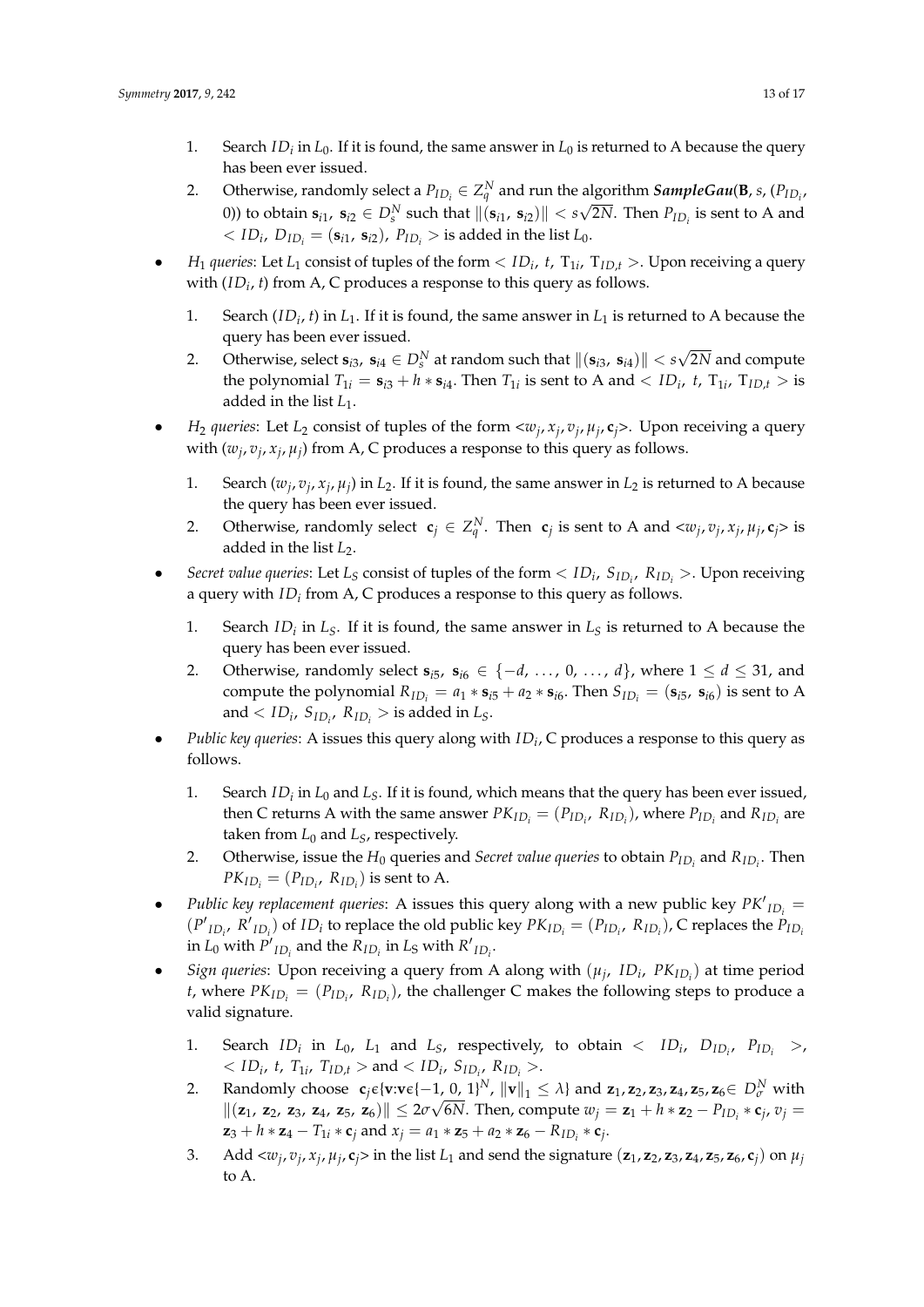Finally, as in the proof of Theorem 1, the signature  $(\mathbf{z}_1, \mathbf{z}_2, \mathbf{z}_3, \mathbf{z}_4, \mathbf{z}_5, \mathbf{z}_6, \mathbf{c}_i)$  is valid and can pass the verification.

- *Forgery*: After making all the queries needed, the adversary A forges a valid signature tuple  $({\bf z}_1^*, {\bf z}_2^*, {\bf z}_3^*, {\bf z}_4^*, {\bf z}_5^*, {\bf z}_6^*, {\bf c}^*)$  on message  $\mu^*$  for  $ID^*$  at time period  $t^*.$ 

When A successfully forges a valid signature  $(\mathbf{z}_1^*, \mathbf{z}_2^*, \mathbf{z}_3^*, \mathbf{z}_4^*, \mathbf{z}_5^*, \mathbf{z}_6^*, c^*)$ , the challenger C uses the Forking lemma [\[37\]](#page-16-15) and replays A with different hash value of *H*<sub>2</sub> *queries* to produce another valid signature  $(z'_1, z'_2, z'_3, z'_4, z'_5, z'_6, c')$  such that  $c^* \neq c'$  by the same random type. Because  $({\bf z}_1^*, {\bf z}_2^*, {\bf z}_3^*, {\bf z}_4^*, {\bf z}_5^*, {\bf z}_6^*, {\bf c}^*)$  and  $({\bf z}_1', {\bf z}_2', {\bf z}_3', {\bf z}_4', {\bf z}_5', {\bf z}_6', {\bf c}')$  are two valid signatures for  $(\mu^*, I\!D^*, P K_{ID*})$ , we can obtain the equation

$$
H_2(\mathbf{z}_1^* + h * \mathbf{z}_2^* - P_{ID^*} * \mathbf{c}^*, \mathbf{z}_3^* + h * \mathbf{z}_4^* - T_{1i^*} * \mathbf{c}^*, a_1 * \mathbf{z}_5^* + a_2 * \mathbf{z}_6^* - R_{ID^*} * \mathbf{c}^*, \mu^*)
$$
  
=  $H_2(\mathbf{z}_1' + h * \mathbf{z}_2' - P_{ID^*} * \mathbf{c}', \mathbf{z}_3' + h * \mathbf{z}_4' - T_{1i^*} * \mathbf{c}', a_1 * \mathbf{z}_5^* + a_2 * \mathbf{z}_6^* - R_{ID^*} * \mathbf{c}', \mu^*),$ 

which reduces to

$$
a_1 * \mathbf{z}_5^* + a_2 * \mathbf{z}_6^* - R_{ID^*} * \mathbf{c}^* = a_1 * \mathbf{z}_5' + a_2 * \mathbf{z}_6' - R_{ID^*} * \mathbf{c}'.
$$

Since  $R_{ID^*} = a_1 * s_5 + a_2 * s_6$ , we arrive at

$$
a_1 * z_5^* + a_2 * z_6^* - (a_1 * s_5 + a_2 * s_6) * c^* = a_1 * z'_5 + a_2 * z'_6 - (a_1 * s_5 + a_2 * s_6) * c'
$$
  
\n
$$
a_1 * (z_5^* - z'_5) + a_2 * (z_6^* - z'_6) - a_1 * s_5(c^* - c') - a_2 * s_6(c^* - c') = 0
$$
  
\n
$$
a_1 * (z_5^* - z'_5 - s_5(c^* - c')) + a_2 * (z_6^* - z'_6 - s_6(c^* - c')) = 0
$$
  
\n
$$
(a_1, a_2) * (z_5^* - z'_5 - s_5(c^* - c'), z_6^* - z'_6 - s_6(c^* - c')) = 0
$$

Let  $(\mathbf{u}_1, \mathbf{u}_2) = (\mathbf{z}_5^* - \mathbf{z}_5' - \mathbf{s}_5(\mathbf{c}^* - \mathbf{c}'), \mathbf{z}_6^* - \mathbf{z}_6' - \mathbf{s}_6(\mathbf{c}^* - \mathbf{c}'))$ 

 $\text{If } \|\mathbf{z}_5^* - \mathbf{z}_5', \mathbf{z}_6^* - \mathbf{z}_6''\| \leq 4\sigma\sqrt{2N} \text{ and } \|\mathbf{z}_5, \mathbf{s}_6\| \leq 2d\lambda\sqrt{2N} \text{ with overwhelming probability,}$ we can obtain  $\|(\mathbf{u}_1, \mathbf{u}_2)\| \leq 2d\lambda\sqrt{2N+4\sigma\sqrt{2N}}$ . As stated in Lemma 3, the distribution of  $h = g/f$  is statistically close to the uniform distribution of  $R_q$  [\[35\]](#page-16-13). The SIS problem on NTRU lattice is to find  $a$  pair  $(\mathbf{u}_1,\mathbf{u}_2)$ ε $R_q^2$  such that  $\mathbf{u}_1+h*\mathbf{u}_2=0$  and  $\|(\mathbf{u}_1,\mathbf{u}_2)\|\leq \beta$ , where  $\beta$  is 2 $\lambda s\sqrt{2N}+4\sigma\sqrt{2N}.$  Since the adversary A does not know the system secret key **B** generated by  $g, f \in R_q$  and has generated such a pair  $(\mathbf{u}_1, \mathbf{u}_2)$ , we say that the adversary A solves the SIS problem. According to the same probability analysis in [\[22\]](#page-16-1), if the adversary A can break our lattice-based RCLS scheme with non-negligible probability *ε*. Then, we can construct an algorithm C to solve the SIS problem with non-negligible  $\text{probability } (1 − 2^{-ω(logN)}) ε. □$ 

#### <span id="page-13-0"></span>**6. Comparisons**

To show the advantages of the proposed RCLS scheme, we make the comparisons between the previous schemes and ours. For convenience, we define the following notations to count the computational costs.

- *T<sub>s</sub>*: The required time of performing a sampling operation  $D_{\sigma}$ .
- *Tm*: The required time of performing a multiplication operation.
- $T_a$ : The required time of performing an addition/subtraction operation.

Table [1](#page-14-1) demonstrates comparisons between Tian and Huang's CLS scheme ([\[30\]](#page-16-8)) and the proposed RCLS scheme in terms of lattice type, public key setting, averting key escrow problem, private key size, signature length, the computation costs of signing and verifying processes. Tian and Huang's CLS scheme is constructed under the certificateless public key settings to solve the key escrow problem, but it does not address the revocation problem. Our RCLS scheme resolves both the revocation and key escrow problems. For the usage of Lattices, Tian and Huang's CLS scheme uses the GPV lattice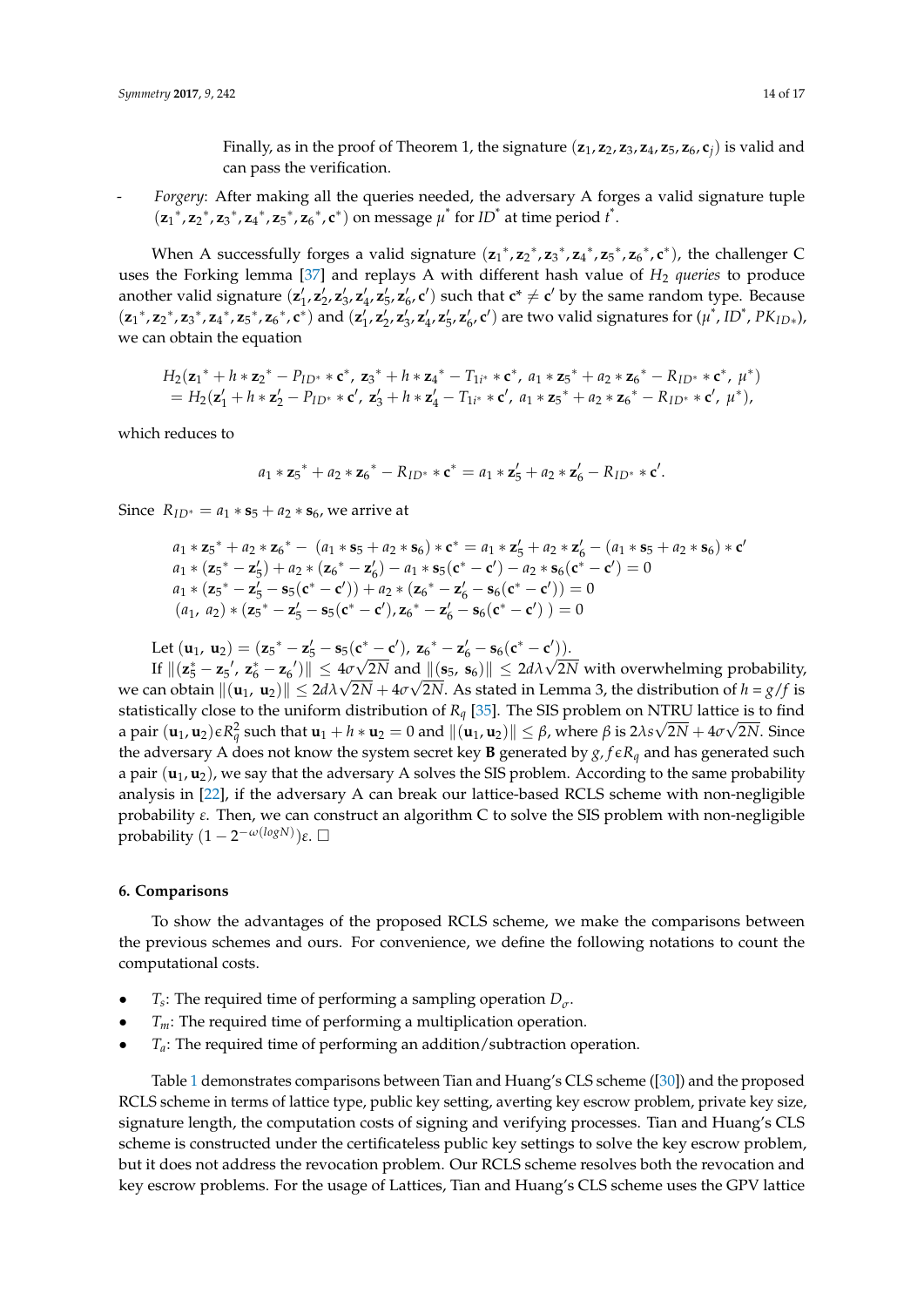in [\[20\]](#page-15-15) to generate the private key of a user. It is worth mentioning, that the related parameters in Table [1](#page-14-1) have the following relationships:  $m_1 > 2Nlogq$ ,  $m_2 > 64 + Nlogq$ ,  $\hat{s}_1 = \sqrt{m_1}\omega(\sqrt{\log N})$ ,  $\hat{s}_2 = \sqrt{m_2} \omega (\sqrt{\log N})$ ,  $s = N^{5/2} \sqrt{2q} \omega (\sqrt{\log N})$ ,  $\hat{\sigma} = 12 \hat{s} \lambda m_1$ ,  $\sigma = 12 \hat{s} \lambda N$ . In Table [2,](#page-14-2) we choose concrete parameters:  $N = 512$ ,  $q = 2^{26}$ ,  $k = 512$ ,  $d = 31$ ,  $\lambda = 14$ ,  $m_1 = 38,400$ ,  $m_2 = 25,600$  and make the comparisons of instances in bit-length. According to Tables [1](#page-14-1) and [2,](#page-14-2) for both the private key size, signature length, the computation costs of signing and verifying processes, our RCLS scheme is better than Tian and Huang's CLS scheme. Our scheme adopts public channels to send the periodic time update keys.

Indeed, the signing processes of all three schemes mentioned above employ the same the rejection sampling technique in Lyubashevsky's scheme [\[22\]](#page-16-1) to produce signatures. Here, lets discuss the rejection probability in the signing process. If the rejection probability is too large, the performance of generating signatures may be inefficient. In our scheme, the signer can produce a useful signature  $(z_1, z_2, z_3, z_4, z_5, z_6, c)$  with probability min  $(D_{\sigma}^{6N}(z)/MD_{v,\sigma}^{6N}(z), 1)$ . That is, the signer with probability  $(1-2^{-100})/M$  may output a useful signature by Lemma 4. According to the specific parameters *N* = 512,  $q \approx 2^{26}$ ,  $k$  = 512 and *d* = 31 in [\[22\]](#page-16-1), the *M* value is about 7.4. Hence, the performance of signing process still remains efficiency.

**Table 1.** Comparisons among previously proposed RIBS, CLS schemes and ours.

<span id="page-14-1"></span>

| <b>Properties</b>               | Tian and Huang's CLS Scheme                                     | <b>Our RCLS Scheme</b>              |
|---------------------------------|-----------------------------------------------------------------|-------------------------------------|
| Lattice type                    | <b>GPV</b> lattice                                              | <b>NTRU</b> lattice                 |
| Public-key setting              | CLS.                                                            | <b>RCLS</b>                         |
| Revocable functionality         | No                                                              | Public channel                      |
| Averting key escrow problem     | Yes                                                             | Yes                                 |
| Private key size                | $2m_1k\log(\hat{s}_1\sqrt{m_1})+2m_2k\log(\hat{s}_2\sqrt{m_2})$ | $6N\log(s\sqrt{N})$                 |
| Signature length                | $(m_1 + m_2)\log(12\hat{\sigma}) + \lambda(\log k + 1)$         | $6Nlog(12\sigma) + \lambda(logN+1)$ |
| Computational cost of signing   | $(m_1 + m_2)(T_s + 2NT_m + T_a)$                                | $6NT_s + 9N(T_m + T_a)$             |
| Computational cost of verifying | $2N(m_1 + m_2)T_m + 2NT_a$                                      | $7NT_m + 6NT_a$                     |

**Table 2.** Comparisons of concrete instances in bit-length.

<span id="page-14-2"></span>

| Bit-Length       | Tian and Huang's CLS Scheme | <b>Our RCLS Scheme</b> |
|------------------|-----------------------------|------------------------|
| Private key size | 595,222,811                 | 127.749                |
| Signature length | 2,026,680                   | 175.312                |

#### <span id="page-14-0"></span>**7. Conclusions**

In this paper, we proposed the first provably secure RCLS scheme with a public channel over lattices, which possesses existential unforgeability against adaptive chosen-message attacks. Under the SIS assumption and in the random oracle model, we formally established the security of our lattice-based RCLS scheme for three types of adversaries, namely, outside adversary, honest-but-curious KGC and revoked user. By performance analysis and comparisons, we have demonstrated that the proposed lattice-based RCLS scheme is better than the previously proposed lattice-based CLS scheme, in terms of private key size, signature length, the security property and the revocation mechanism.

**Acknowledgments:** The authors would like to appreciate anonymous referees for their valuable comments and constructive suggestions. This research was partially supported by Ministry of Science and Technology, Taiwan, under contract no. MOST106-2221-E-018-007-MY2.

**Author Contributions:** For the research paper, Ying-Hao Hung and Yuh-Min Tseng proposed and designed the RCLS scheme with a public channel over lattices. Sen-Shan Huang presented the background about lattices. Three authors cooperatively proved the security of the proposed scheme. Ying-Hao Hung and Yuh-Min Tseng made performance comparisons.

**Conflicts of Interest:** The authors declare no conflict of interest.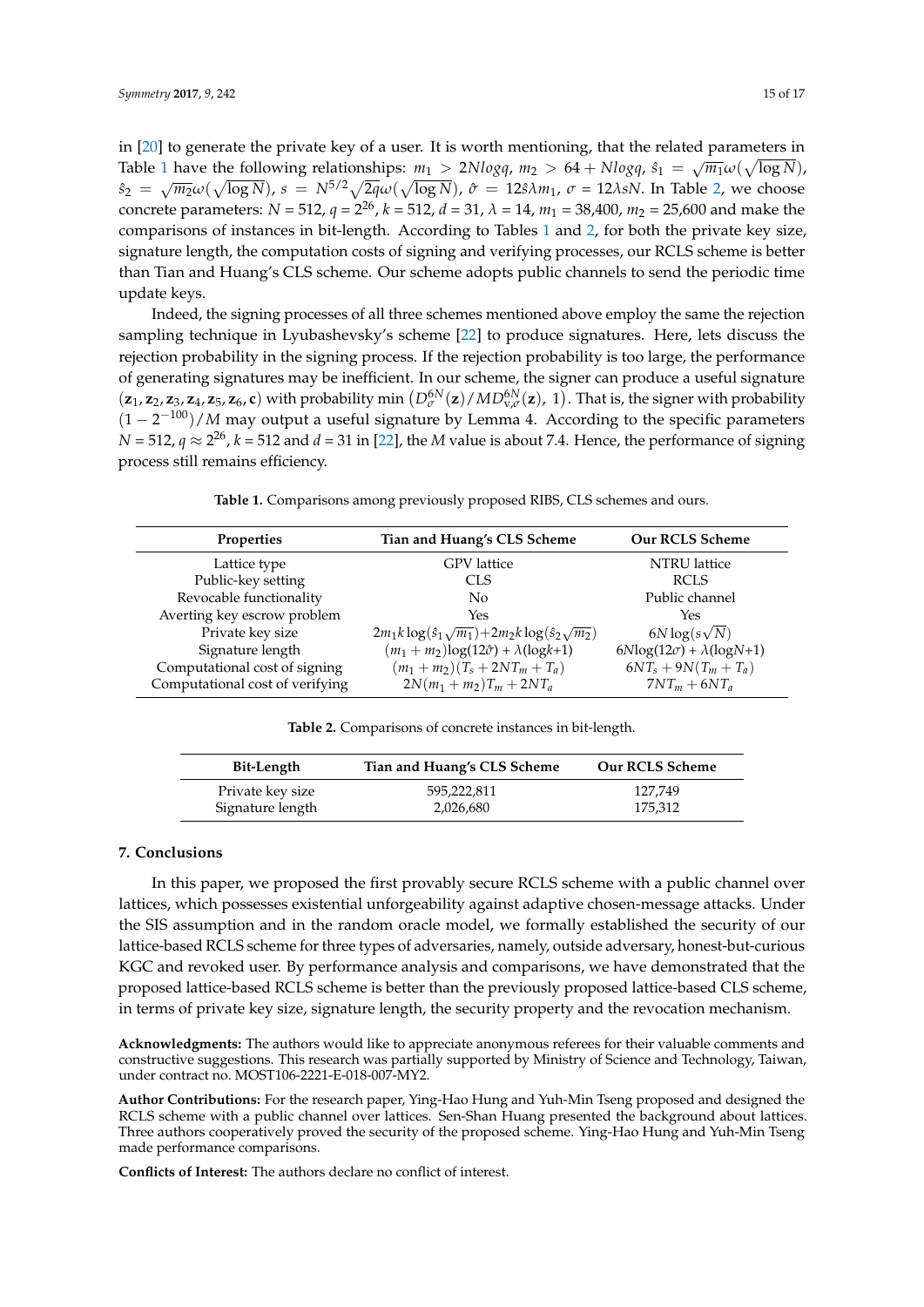## **References**

- <span id="page-15-0"></span>1. Shamir, A. Identity-Based cryptosystems and signature schemes. In Proceedings of the Cryptology 1984 (Crypto'84), Santa Barbara, CA, USA, 19–22 August 1984; Springer: New York, NY, USA, 1985; LNCS Volume 196, pp. 47–53.
- <span id="page-15-1"></span>2. Boneh, D.; Franklin, M. Identity-based encryption from the Weil pairing. In Proceedings of the Cryptology 2001 (Crypto'01), Santa Barbara, CA, USA, 19–23 August 2001; Springer: New York, NY, USA, 2001; LNCS Volume 2139, pp. 213–229.
- <span id="page-15-2"></span>3. Al-Riyami, S.S.; Paterson, K.G. Certificateless public key cryptography. In Proceedings of the Advances in Cryptology (ASIACRYPT'03), Taipei, Taiwan, 30 November–4 December 2003; Springer: New York, NY, USA, 2003; LNCS Volume 2894, pp. 452–473.
- <span id="page-15-3"></span>4. Al-Riyami, S.S.; Paterson, K.G. CBE from CL-PKE: A generic construction and efficient schemes. In Proceedings of the Public Key Cryptography (PKC'05), Les Diablerets, Switzerland, 23–26 January 2005; Springer: New York, NY, USA, 2005; LNCS Volume 3386, pp. 398–415.
- 5. Libert, B.; Quisquater, J.J. On constructing certificateless cryptosystems from identity based encryption. In Proceedings of the Public Key Cryptography (PKC'06), New York, NY, USA, 24–26 April 2006; Springer: New York, NY, USA, 2006; LNCS Volume 3958, pp. 474–490.
- 6. Huang, X.; Mu, Y.; Susilo, W.; Wong, D.; Wu, W. Certificateless signature revisited. In Proceedings of the Australasian Conference on Information Security and Privacy (ACISP'06), Melbourne, Australia, 3–5 July 2006; Springer: New York, NY, USA, 2007; LNCS Volume 4586, pp. 308–322.
- 7. Hwang, Y.H.; Liu, J.K.; Chow, S.S.M. Certificateless public key encryption secure against malicious KGC attacks in the standard model. *J. Universal Comput. Sci.* **2008**, *14*, 463–480.
- 8. Chen, Y.C.; Tso, R.; Susilo, W.; Huang, X.; Horng, G. Certificateless signatures: Structural extensions of security models and new provably secure schemes. In *Cryptology ePrint Archiv: Report 2013/193*; IACR: Santa Barbara, CA, USA, 2013.
- <span id="page-15-4"></span>9. Hung, Y.H.; Huang, S.S.; Tseng, Y.M.; Tsai, T.T. Certificateless signature with strong unforgeability in the standard model. *Informatica* **2015**, *26*, 663–684. [\[CrossRef\]](http://dx.doi.org/10.15388/Informatica.2015.70)
- <span id="page-15-5"></span>10. Tseng, Y.M.; Tsai, T.T. Efficient revocable ID-based encryption with a public channel. *Comput. J.* **2012**, *55*, 475–486. [\[CrossRef\]](http://dx.doi.org/10.1093/comjnl/bxr098)
- <span id="page-15-6"></span>11. Tsai, T.T.; Tseng, Y.M.; Huang, S.S. Efficient revocable certificateless public key encryption with a delegated revocation authority. *Secur. Commun. Netw.* **2015**, *8*, 3713–3725. [\[CrossRef\]](http://dx.doi.org/10.1002/sec.1294)
- <span id="page-15-7"></span>12. Shen, L.; Zhang, F.; Sun, Y. Efficient revocable certificateless encryption secure in the standard model. *Comput. J.* **2014**, *57*, 592–601. [\[CrossRef\]](http://dx.doi.org/10.1093/comjnl/bxt040)
- <span id="page-15-8"></span>13. Sun, Y.; Zhang, F.; Shen, L. A revocable certificateless signature scheme. *J. Comput.* **2014**, *9*, 1843–1850. [\[CrossRef\]](http://dx.doi.org/10.4304/jcp.9.8.1843-1850)
- <span id="page-15-9"></span>14. Tsai, T.T.; Huang, S.S.; Tseng, Y.M. Secure certificateless signature with revocation in the standard model. *Math. Probl. Eng.* **2014**, *2014*, 728591. [\[CrossRef\]](http://dx.doi.org/10.1155/2014/728591)
- <span id="page-15-10"></span>15. Hung, Y.H.; Tseng, Y.M.; Huang, S.S. A revocable certificateless short signature scheme and its authentication application. *Informatica* **2016**, *27*, 549–572. [\[CrossRef\]](http://dx.doi.org/10.15388/Informatica.2016.99)
- <span id="page-15-11"></span>16. Shor, P.W. Polynomial-time algorithms for prime factorization and discrete logarithms on a quantum computer. *SIAM J. Comput.* **1997**, *26*, 1484–1509. [\[CrossRef\]](http://dx.doi.org/10.1137/S0097539795293172)
- <span id="page-15-12"></span>17. Bernstein, D.J. *Introduction to Post-Quantum Cryptography. Post-Quantum Cryptography*; Springer: Berlin/Heidelberg, Germany, 2009; pp. 1–14.
- <span id="page-15-13"></span>18. Goldreich, O.; Goldwasser, S.; Halevi, S. Public-key cryptosystems from lattice reduction problems. In Proceedings of the Advances in Cryptology (CRYPTO'97), Santa Barbara, CA, USA, 17–21 August 1997; Springer: New York, NY, USA, 1997; LNCS Volume 1294, pp. 112–131.
- <span id="page-15-14"></span>19. Nguyen, P.; Regev, O. Learning a parallelepiped: Cryptanalysis of GGH and NTRU signatures. *J. Cryptol.* **2009**, *22*, 139–160. [\[CrossRef\]](http://dx.doi.org/10.1007/s00145-008-9031-0)
- <span id="page-15-15"></span>20. Gentry, C.; Peikert, C.; Vaikuntanathan, V. How to use a short basis: Trapdoors for hard lattices and new cryptographic constructions. In Proceedings of the Annual Symposium on the Theory of Computing (STOC'08), Victoria, BC, Canada, 17–20 May 2008; ACM Press: New York, NY, USA, 2008; pp. 197–206.